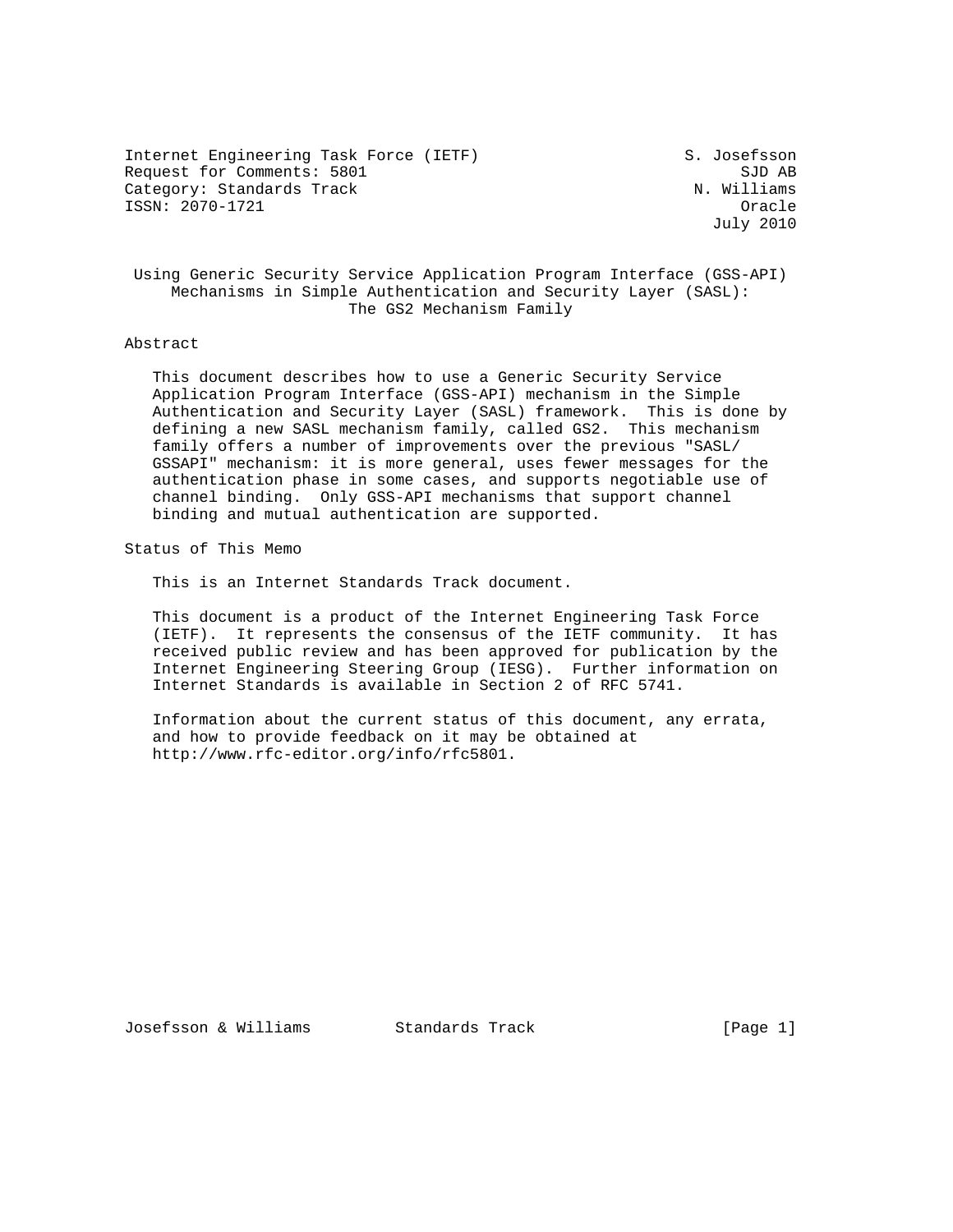Copyright Notice

 Copyright (c) 2010 IETF Trust and the persons identified as the document authors. All rights reserved.

 This document is subject to BCP 78 and the IETF Trust's Legal Provisions Relating to IETF Documents (http://trustee.ietf.org/license-info) in effect on the date of publication of this document. Please review these documents

 carefully, as they describe your rights and restrictions with respect to this document. Code Components extracted from this document must include Simplified BSD License text as described in Section 4.e of the Trust Legal Provisions and are provided without warranty as described in the Simplified BSD License.

 This document may contain material from IETF Documents or IETF Contributions published or made publicly available before November 10, 2008. The person(s) controlling the copyright in some of this material may not have granted the IETF Trust the right to allow modifications of such material outside the IETF Standards Process. Without obtaining an adequate license from the person(s) controlling the copyright in such materials, this document may not be modified outside the IETF Standards Process, and derivative works of it may not be created outside the IETF Standards Process, except to format it for publication as an RFC or to translate it into languages other than English.

Josefsson & Williams Standards Track (Page 2)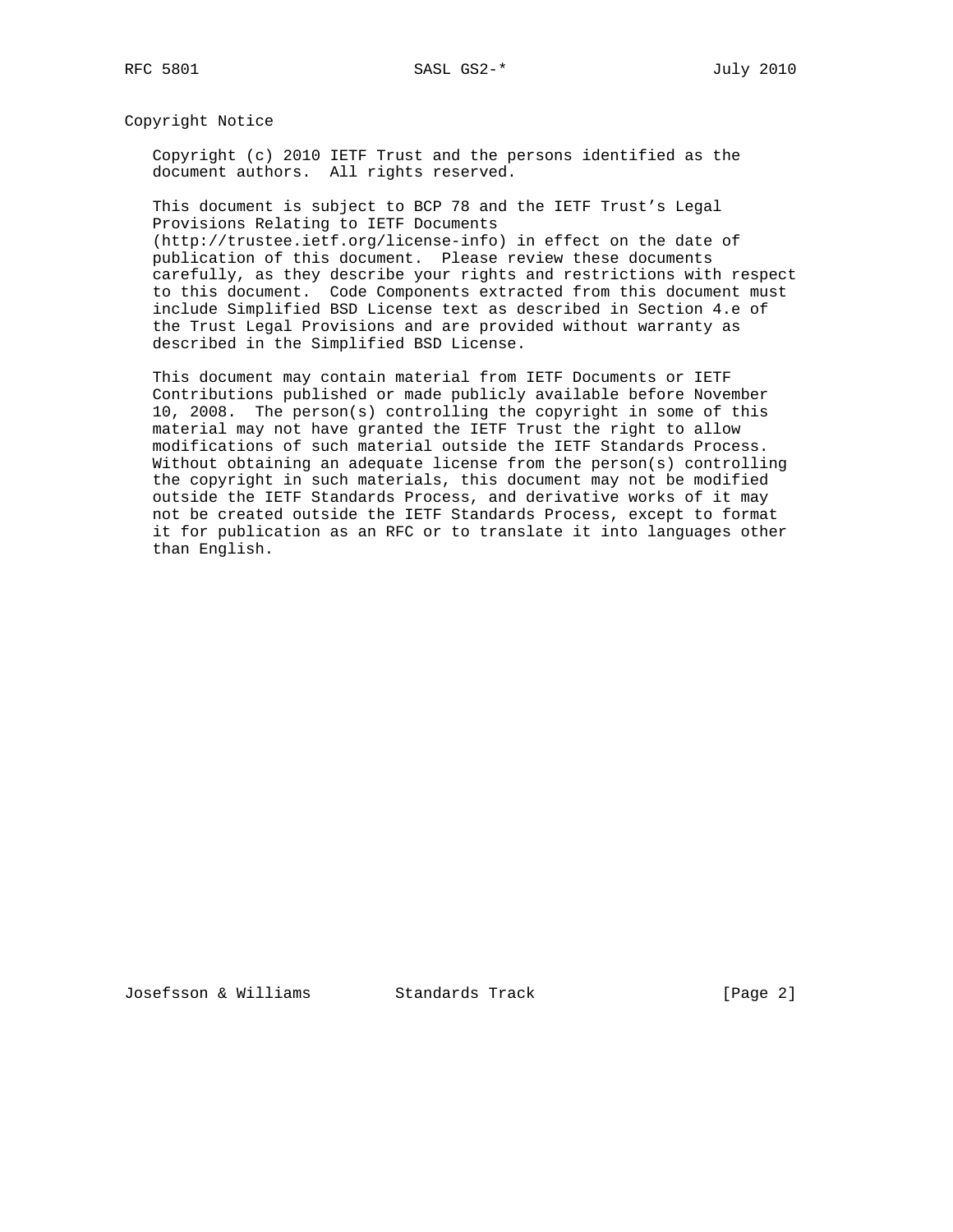| Table of Contents |  |
|-------------------|--|
|                   |  |
|                   |  |
|                   |  |
|                   |  |

|  | 3.1. Generating SASL Mechanism Names from GSS-API OIDs 5  |  |
|--|-----------------------------------------------------------|--|
|  |                                                           |  |
|  |                                                           |  |
|  |                                                           |  |
|  | 4. SASL Authentication Exchange Message Format  8         |  |
|  |                                                           |  |
|  | 5.1. Content of GSS-CHANNEL-BINDINGS Structure 11         |  |
|  |                                                           |  |
|  |                                                           |  |
|  |                                                           |  |
|  |                                                           |  |
|  |                                                           |  |
|  | 10. GSS Inquire SASLname for mech Call 15                 |  |
|  | 10.1. gss_inquire_saslname_for_mech 16                    |  |
|  | 11. GSS_Inquire_mech_for_SASLname Call 18                 |  |
|  |                                                           |  |
|  |                                                           |  |
|  | 13. Interoperability with the SASL GSSAPI Mechanism 20    |  |
|  |                                                           |  |
|  |                                                           |  |
|  |                                                           |  |
|  | 14. GSS-API Mechanisms That Negotiate Other Mechanisms 21 |  |
|  | 14.1. The Interoperability Problem 21                     |  |
|  |                                                           |  |
|  |                                                           |  |
|  |                                                           |  |
|  |                                                           |  |
|  |                                                           |  |
|  |                                                           |  |
|  |                                                           |  |
|  |                                                           |  |

# Josefsson & Williams Standards Track (Page 3)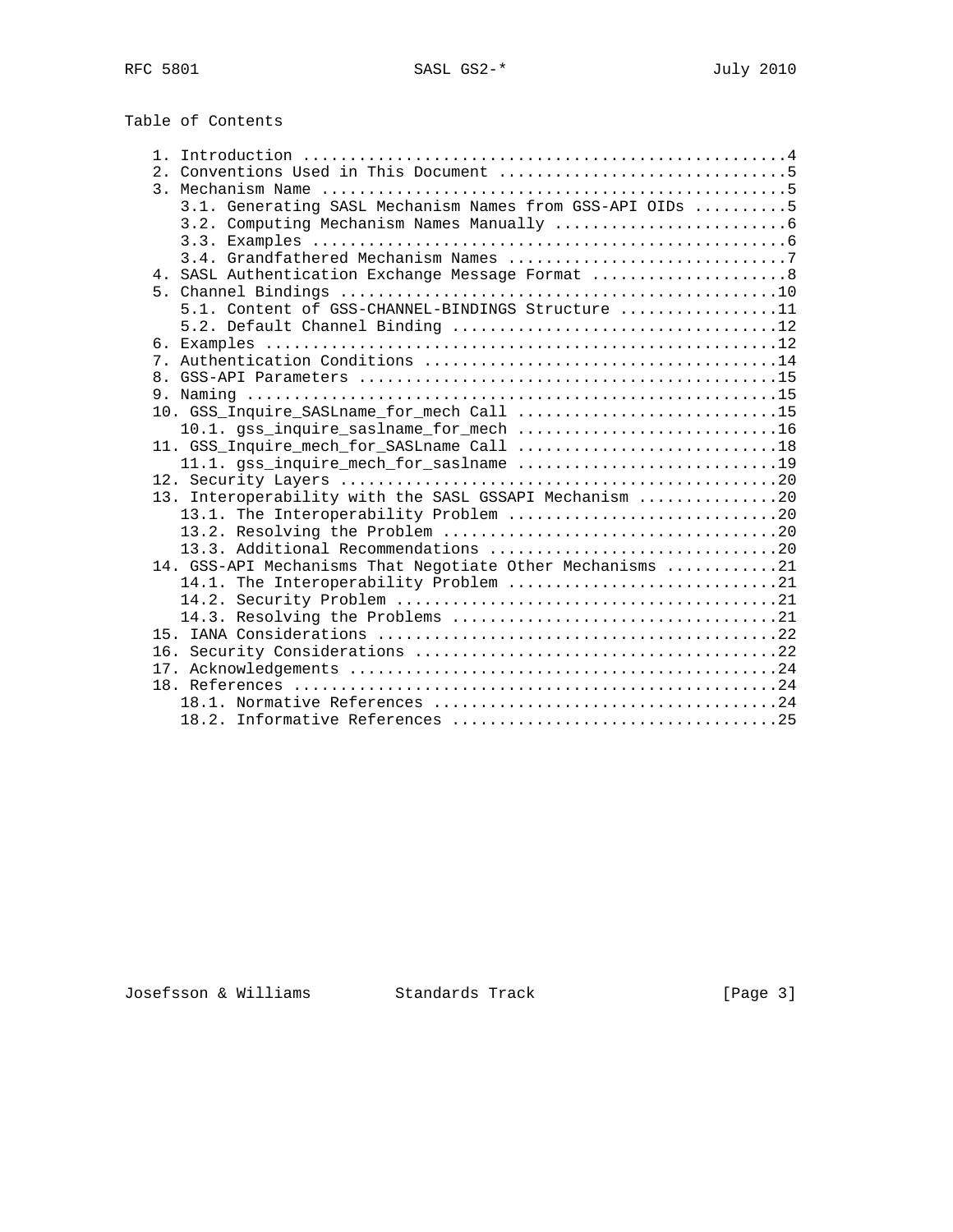# 1. Introduction

 Generic Security Service Application Program Interface (GSS-API) [RFC2743] is a framework that provides security services to applications using a variety of authentication mechanisms. Simple Authentication and Security Layer (SASL) [RFC4422] is a framework to provide authentication and security layers for connection-based protocols, also using a variety of mechanisms. This document describes how to use a GSS-API mechanism as though it were a SASL mechanism. This facility is called GS2 -- a moniker that indicates that this is the second GSS-API->SASL mechanism bridge. The original GSS-API->SASL mechanism bridge was specified by [RFC2222], now [RFC4752]; we shall sometimes refer to the original bridge as GS1 in this document.

 All GSS-API mechanisms are implicitly registered for use within SASL by this specification. The SASL mechanisms defined in this document are known as the GS2 family of mechanisms.

 The GS1 bridge failed to gain wide deployment for any GSS-API mechanism other than "The Kerberos Version 5 GSS-API Mechanism" [RFC1964] [RFC4121], and has a number of problems that led us to desire a new bridge. Specifically, a) GS1 was not round-trip optimized and b) GS1 did not support channel binding [RFC5056]. These problems and the opportunity to create the next SASL password based mechanism, "Salted Challenge Response Authentication Mechanism (SCRAM) SASL and GSS-API Mechanisms" [RFC5802], as a GSS-API mechanism used by SASL applications via GS2, provide the motivation for GS2.

 In particular, the current consensus of the SASL community appears to be that SASL "security layers" (i.e., confidentiality and integrity protection of application data after authentication) are too complex and redundant because SASL applications tend to have an option to run over a Transport Layer Security (TLS) [RFC5246] channel. Use of SASL security layers is best replaced with channel binding to a TLS channel.

 GS2 is designed to be as simple as possible. It adds to GSS-API security context token exchanges only the bare minimum to support SASL semantics and negotiation of use of channel binding. Specifically, GS2 adds a small header (a few bytes plus the length of the client-requested SASL authorization identity) to the initial GSS- API context token and to the application channel binding data. GS2 uses SASL mechanism negotiation to implement channel binding negotiation. Security-relevant GS2 plaintext is protected via the use of GSS-API channel binding. Additionally, to simplify the

Josefsson & Williams Standards Track Track [Page 4]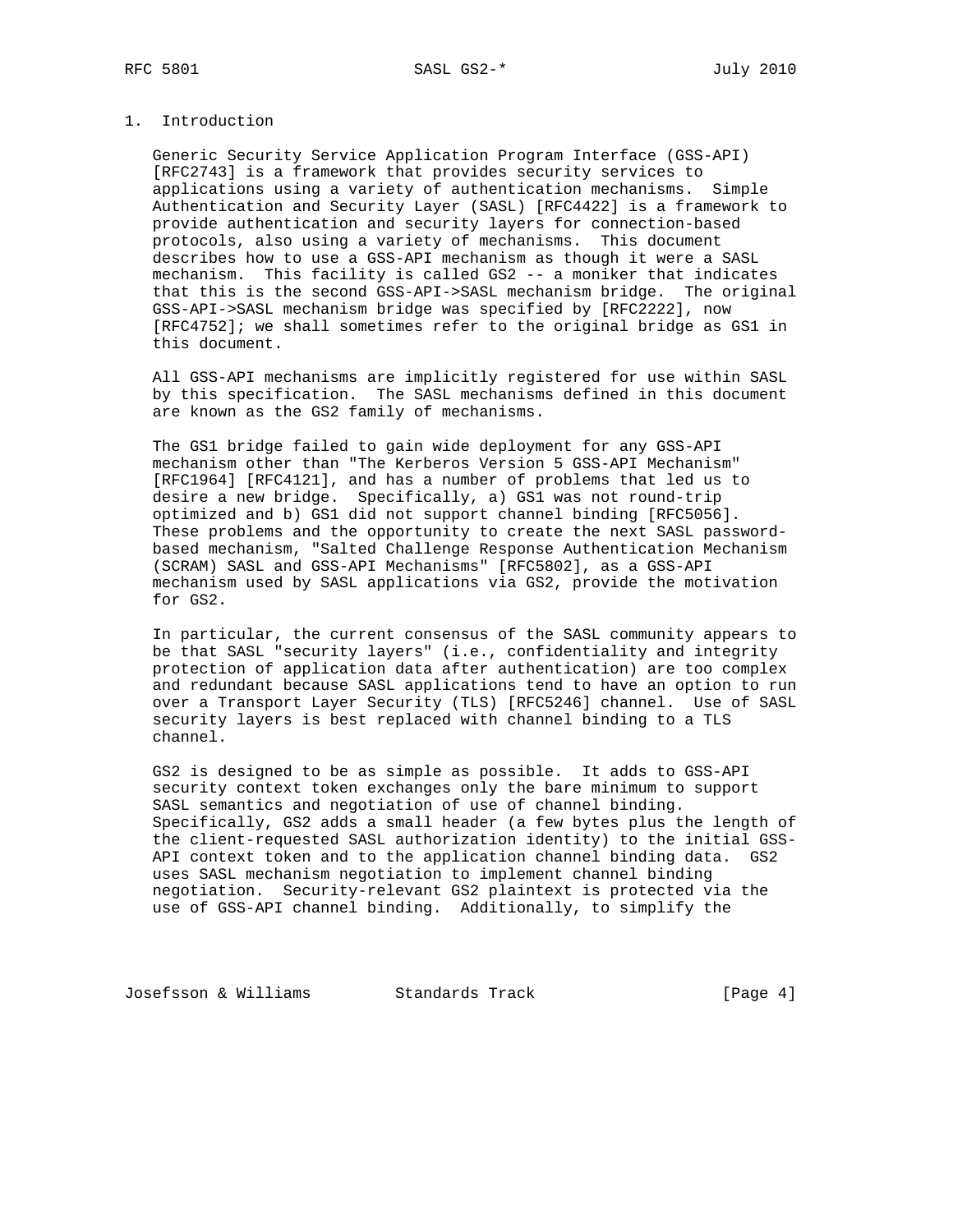implementation of GS2 mechanisms for implementors who will not implement a GSS-API framework, we compress the initial security context token header required by [RFC2743], Section 3.1.

 GS2 does not protect any plaintext exchanged outside GS2, such as SASL mechanism negotiation plaintext, or application messages following authentication. But using channel binding to a secure channel over which all SASL and application plaintext is sent will cause all that plaintext to be authenticated.

2. Conventions Used in This Document

 The key words "MUST", "MUST NOT", "REQUIRED", "SHALL", "SHALL NOT", "SHOULD", "SHOULD NOT", "RECOMMENDED", "MAY", and "OPTIONAL" in this document are to be interpreted as described in [RFC2119].

 The document uses many terms and function names defined in [RFC2743], as updated by [RFC5554].

3. Mechanism Name

 There are two SASL mechanism names for any GSS-API mechanism used through this facility. One denotes that the server supports channel binding. The other denotes that it does not.

 The SASL mechanism name for a GSS-API mechanism is that which is provided by that mechanism when it was specified, if one was specified. This name denotes that the server does not support channel binding. Add the suffix "-PLUS" and the resulting name denotes that the server does support channel binding. SASL implementations can use the GSS\_Inquire\_SASLname\_for\_mech call (see below) to query for the SASL mechanism name of a GSS-API mechanism.

If the GSS Inquire SASLname for mech interface is not used, the GS2 implementation needs some other mechanism to map mechanism Object Identifiers (OIDs) to SASL names internally. In this case, the implementation can only support the mechanisms for which it knows the SASL name. If GSS\_Inquire\_SASLname\_for\_mech() fails and the GS2 implementation cannot map the OID to a SASL mechanism name via some other means, then the GS2 implementation MUST NOT use the given GSS- API mechanism.

3.1. Generating SASL Mechanism Names from GSS-API OIDs

 For GSS-API mechanisms whose SASL names are not defined together with the GSS-API mechanism or in this document, the SASL mechanism name is concatenation of the string "GS2-" and the Base32 encoding [RFC4648] (with an uppercase alphabet) of the first 55 bits of the binary SHA-1

Josefsson & Williams Standards Track (Page 5)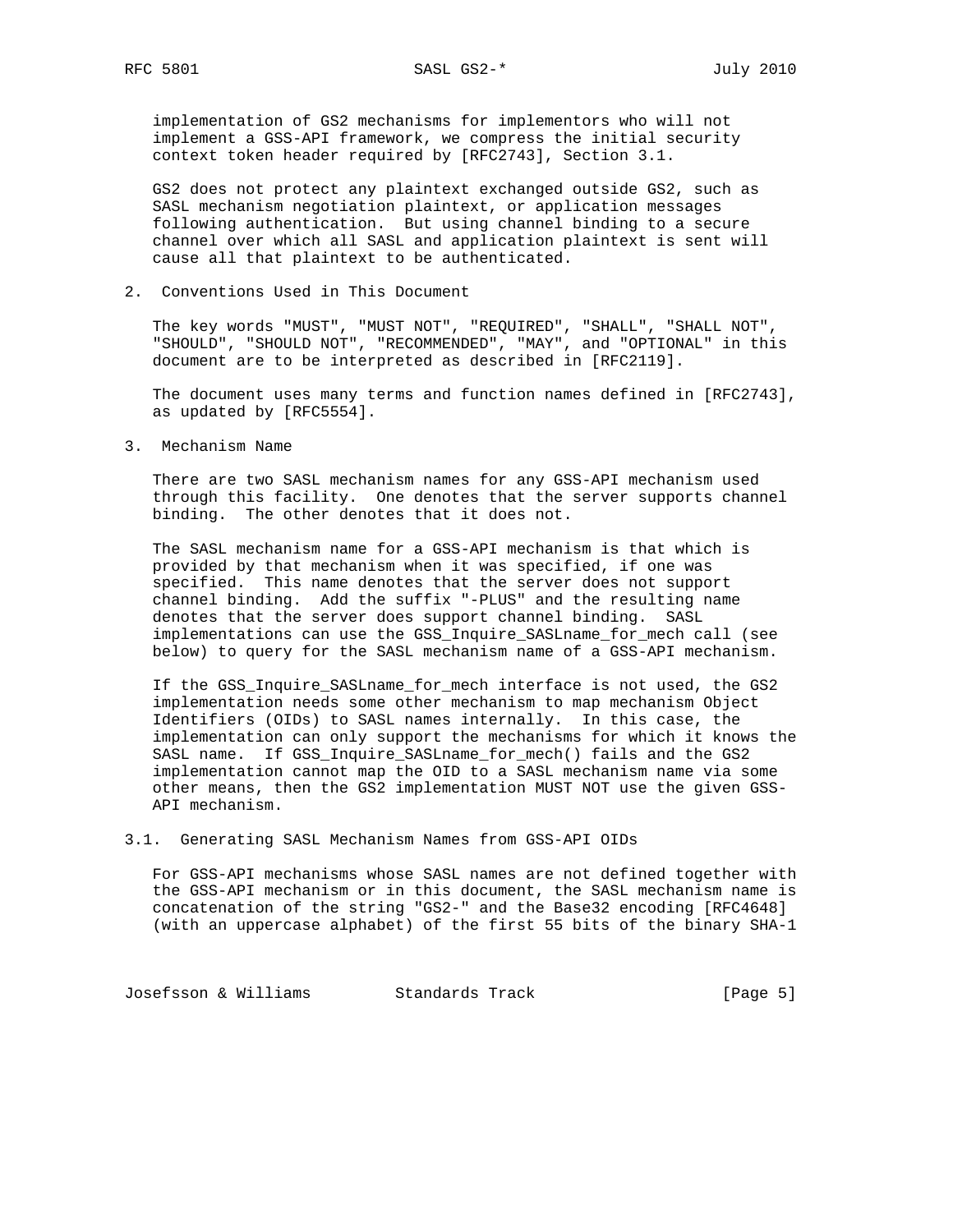hash [FIPS.180-1.1995] string computed over the ASN.1 DER encoding [CCITT.X690.2002], including the tag and length octets, of the GSS- API mechanism's Object Identifier. The Base32 rules on padding characters and characters outside of the Base32 alphabet are not relevant to this use of Base32. If any padding or non-alphabet characters are encountered, the name is not a GS2 family mechanism name. This name denotes that the server does not support channel binding. Add the suffix "-PLUS" and the resulting name denotes that the server does support channel binding.

 A GS2 mechanism that has a non-OID-derived SASL mechanism name is said to have a "user-friendly SASL mechanism name".

3.2. Computing Mechanism Names Manually

 The hash-derived GS2 SASL mechanism name may be computed manually. This is useful when the set of supported GSS-API mechanisms is known in advance. This eliminates the need to implement Base32, SHA-1, and DER in the SASL mechanism. The computed mechanism name can be used directly in the implementation, and the implementation need not be concerned if the mechanism is part of a mechanism family.

3.3. Examples

 The OID for the Simple Public-Key GSS-API Mechanism (SPKM-1) [RFC2025] is 1.3.6.1.5.5.1.1. The ASN.1 DER encoding of the OID, including the tag and length, is (in hex) 06 07 2b 06 01 05 05 01 01. The SHA-1 hash of the ASN.1 DER encoding is (in hex) 1c f8 f4 2b 5a 9f 80 fa e9 f8 31 22 6d 5d 9d 56 27 86 61 ad. Convert the first 7 octets to binary, drop the last bit, and re-group them in groups of 5, and convert them back to decimal, which results in these computations:

 hex: 1c f8 f4 2b 5a 9f 80

 binary: 00011100 11111000 11110100 00101011 01011010 10011111 1000000

 binary in groups of 5: 00011 10011 11100 01111 01000 01010 11010 11010 10011 11110 00000

 decimal of each group: 3 19 28 15 8 10 26 26 19 30 0

Josefsson & Williams Standards Track (Page 6)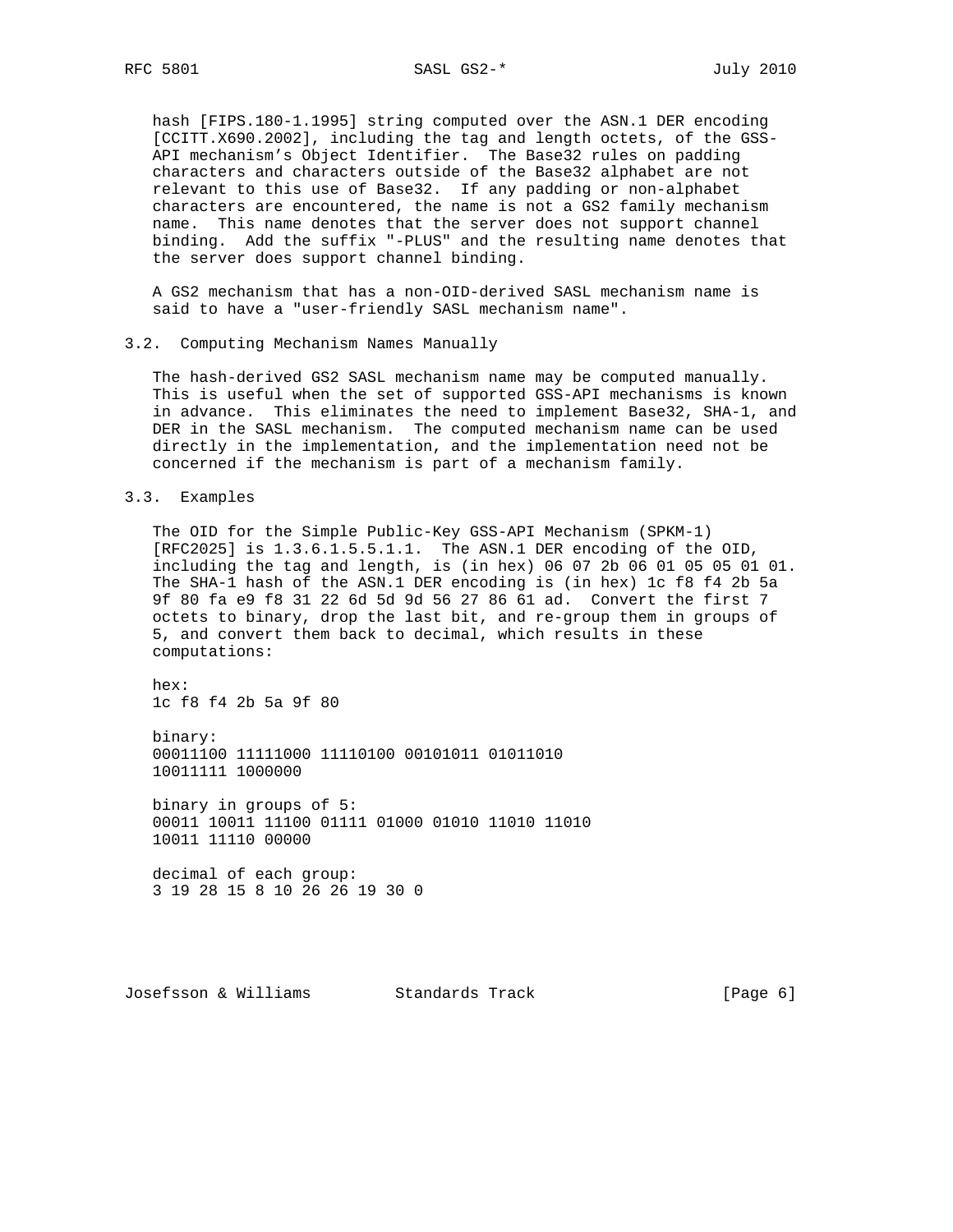base32 encoding: D T 4 P I K 2 2 T 6 A

 The last step translates each decimal value using table 3 in Base32 [RFC4648]. Thus, the SASL mechanism name for the SPKM-1 GSSAPI mechanism is "GS2-DT4PIK22T6A".

 The OID for the Kerberos V5 GSS-API mechanism [RFC1964] is 1.2.840.113554.1.2.2 and its DER encoding is (in hex) 06 09 2A 86 48 86 F7 12 01 02 02. The SHA-1 hash is 82 d2 73 25 76 6b d6 c8 45 aa 93 25 51 6a fc ff 04 b0 43 60. Convert the 7 octets to binary, drop the last bit, and re-group them in groups of 5, and convert them back to decimal, which results in these computations:

 hex: 82 d2 73 25 76 6b d6

 binary: 10000010 11010010 01110011 00100101 01110110 01101011 1101011

 binary in groups of 5: 10000 01011 01001 00111 00110 01001 01011 10110 01101 01111 01011

 decimal of each group: 16 11 9 7 6 9 11 22 13 15 11

 base32 encoding: Q L J H G J L W N P L

 The last step translates each decimal value using table 3 in Base32 [RFC4648]. Thus, the SASL mechanism name for the Kerberos V5 GSS-API mechanism would be "GS2-QLJHGJLWNPL" and (because this mechanism supports channel binding) "GS2-QLJHGJLWNPL-PLUS". Instead, the next section assigns the Kerberos V5 mechanism a non-hash-derived mechanism name.

# 3.4. Grandfathered Mechanism Names

 Some older GSS-API mechanisms were not specified with a SASL GS2 mechanism name. Using a shorter name can be useful, nonetheless. We specify the names "GS2-KRB5" and "GS2-KRB5-PLUS" for the Kerberos V5 mechanism, to be used as if the original specification documented it, see Section 15.

Josefsson & Williams Standards Track [Page 7]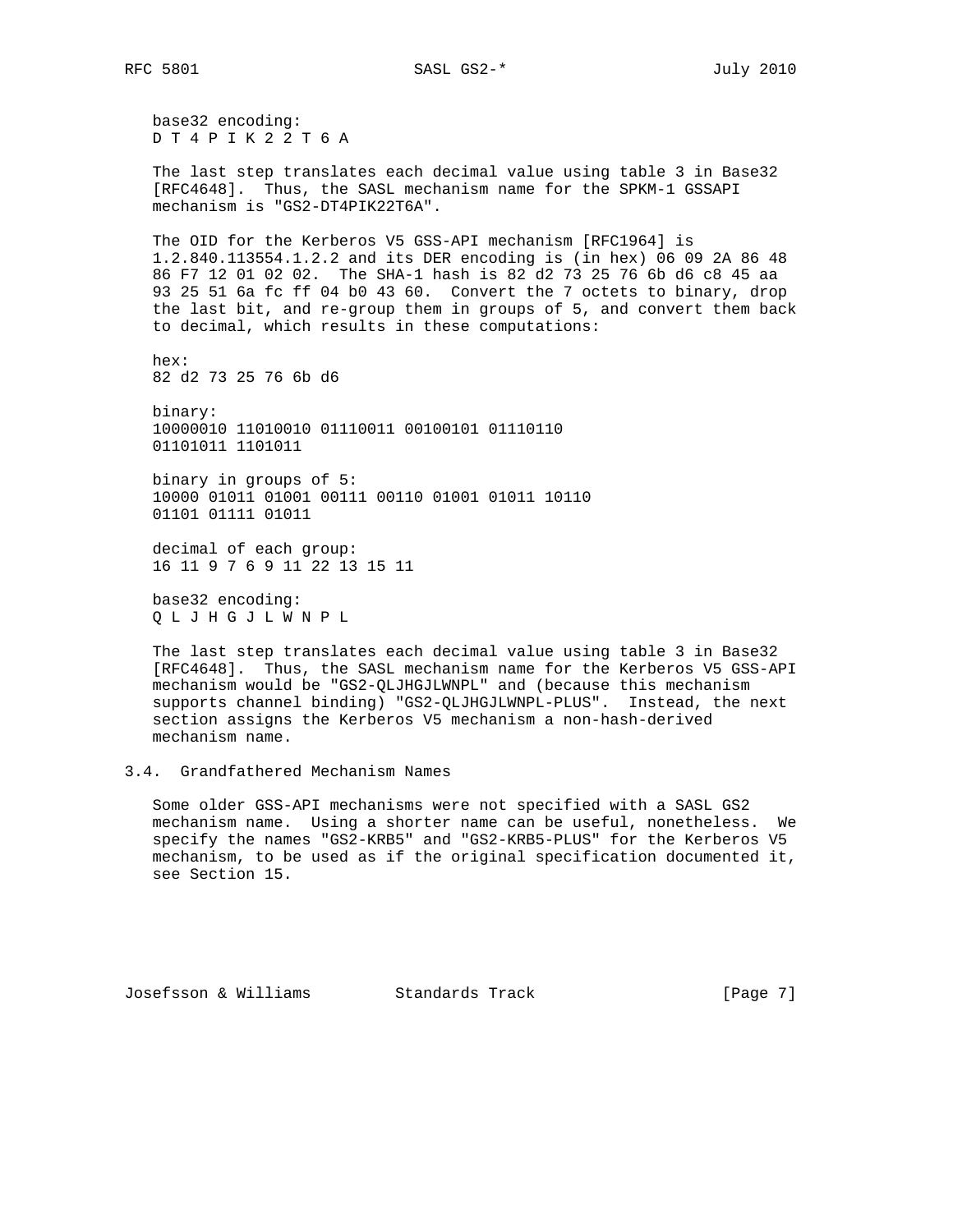4. SASL Authentication Exchange Message Format

 During the SASL authentication exchange for GS2, a number of messages following the following format are sent between the client and server. On success, this number is the same as the number of context tokens that the GSS-API mechanism would normally require in order to establish a security context. On failures, the exchange can be terminated early by any party.

 When using a GS2 mechanism the SASL client is always a GSS-API initiator and the SASL server is always a GSS-API acceptor. The client calls GSS\_Init\_sec\_context and the server calls GSS\_Accept\_sec\_context.

 All the SASL authentication messages exchanged are exactly the same as the security context tokens of the GSS-API mechanism, except for the initial security context token.

 The client and server MAY send GSS-API error tokens (tokens output by GSS\_Init\_sec\_context() or GSS\_Accept\_sec\_context() when the major status code is other than GSS\_S\_COMPLETE or GSS\_S\_CONTINUE\_NEEDED). As this indicates an error condition, after sending the token, the sending side should fail the authentication.

The initial security context token is modified as follows:

- o The initial context token header (see Section 3.1 of [RFC2743]) MUST be removed if present. If the header is not present, the client MUST send a "gs2-nonstd-flag" flag (see below). On the server side, this header MUST be recomputed and restored prior to passing the token to GSS\_Accept\_sec\_context, except when the "gs2 nonstd-flag" is sent.
- o A GS2 header MUST be prefixed to the resulting initial context token. This header has the form "gs2-header" given below in ABNF [RFC5234].

 The figure below describes the permissible attributes, their use, and the format of their values. All attribute names are single US-ASCII letters and are case sensitive.

Josefsson & Williams Standards Track [Page 8]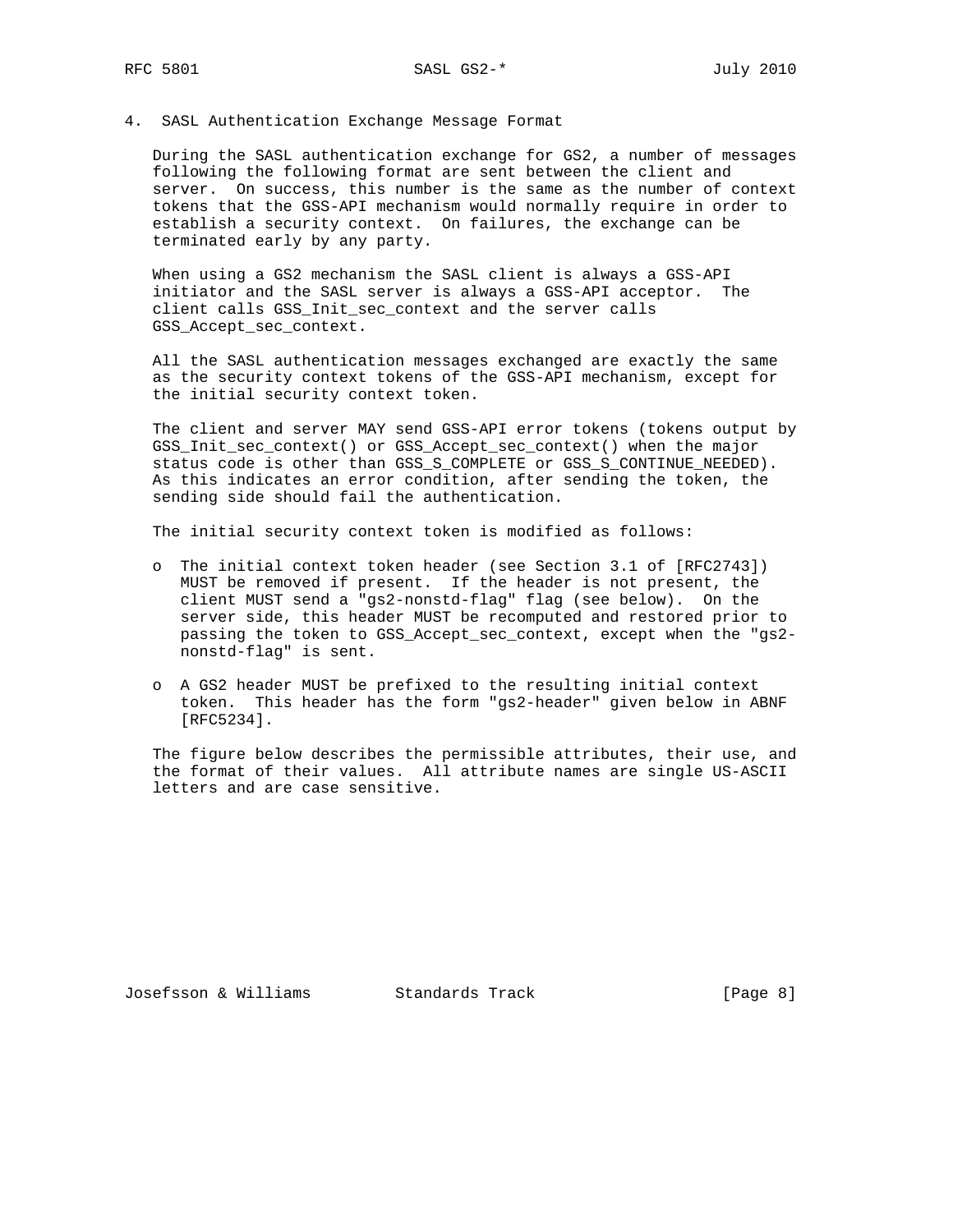UTF8-1-safe = %x01-2B / %x2D-3C / %x3E-7F ;; As UTF8-1 in RFC 3629 except ;;  $NUL$ , "=", and ",".  $UTF8-2$  = <as defined in RFC 3629 (STD 63)> UTF8-3  $=$  <as defined in RFC 3629 (STD 63)> UTF8-4  $=$  <as defined in RFC 3629 (STD 63)> UTF8-char-safe = UTF8-1-safe / UTF8-2 / UTF8-3 / UTF8-4 saslname =  $1*(UTF8-char-safe / "=2C" / "=3D")$  $qs2$ -authzid = "a=" saslname ;; GS2 has to transport an authzid since ;; the GSS-API has no equivalent gs2-nonstd-flag = "F" ;; "F" means the mechanism is not a  $i$  standard GSS-API mechanism in that the ;; RFC 2743, Section 3.1 header was missing cb-name =  $1*(ALPHA / DIGIT / "." / " -")$  ;; See RFC 5056, Section 7.  $gs2-cb-flag = ("p=" cb-name) / "n" / "y"$  $i$ ; GS2 channel binding (CB) flag ;; "p" -> client supports and used CB ;; "n" -> client does not support CB ;; "y" -> client supports CB, thinks the server ;; does not gs2-header = [gs2-nonstd-flag ","] gs2-cb-flag "," [gs2-authzid] "," ;; The GS2 header is gs2-header.

 When the "gs2-nonstd-flag" flag is present, the client did not find/ remove a token header ([RFC2743], Section 3.1) from the initial token returned by GSS\_Init\_sec\_context. This signals to the server that it MUST NOT re-add the data that is normally removed by the client.

 The "gs2-cb-flag" signals the channel binding mode. One of "p", "n", or "y" is used. A "p" means the client supports and used a channel binding, and the name of the channel binding type is indicated. An "n" means that the client does not support channel binding. A "y" means the client supports channel binding, but believes the server does not support it, so it did not use a channel binding. See the next section for more details.

 The "gs2-authzid" holds the SASL authorization identity. It is encoded using UTF-8 [RFC3629] with three exceptions:

- o The NUL character is forbidden as required by section 3.4.1 of [RFC4422].
- o The server MUST replace any "," (comma) in the string with "=2C".

Josefsson & Williams Standards Track [Page 9]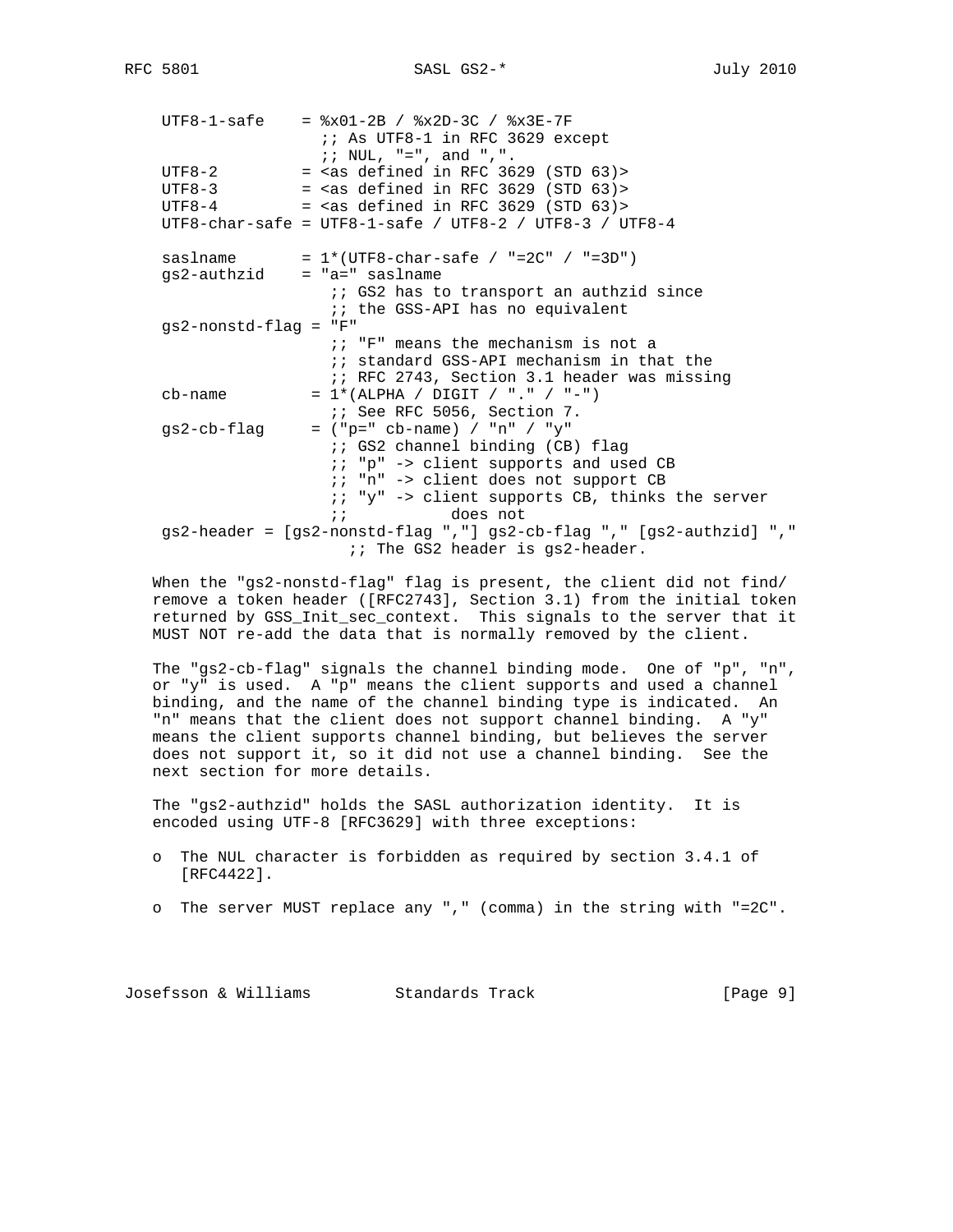o The server MUST replace any "=" (equals) in the string with "=3D".

 Upon receipt of this value, the server verifies its correctness according to the used SASL protocol profile. Failed verification results in a failed authentication exchange.

5. Channel Bindings

 GS2 supports channel binding to external secure channels, such as TLS. Clients and servers may or may not support channel binding; therefore, the use of channel binding is negotiable. However, GS2 does not provide security layers; therefore, it is imperative that GS2 provide integrity protection for the negotiation of channel binding.

Use of channel binding is negotiated as follows:

- o Servers that support the use of channel binding SHOULD advertise both the non-PLUS and PLUS-variant of each GS2 mechanism name. If the server cannot support channel binding, it SHOULD advertise only the non-PLUS-variant. If the server would never succeed in the authentication of the non-PLUS-variant due to policy reasons, it MUST advertise only the PLUS-variant.
- o If the client supports channel binding and the server does not appear to (i.e., the client did not see the -PLUS name advertised by the server), then the client MUST NOT use an "n" gs2-cb-flag.
- o Clients that support mechanism negotiation and channel binding MUST use a "p" gs2-cb-flag when the server offers the PLUS-variant of the desired GS2 mechanism.
- o If the client does not support channel binding, then it MUST use an "n" gs2-cb-flag. Conversely, if the client requires the use of channel binding then it MUST use a "p" gs2-cb-flag. Clients that do not support mechanism negotiation never use a "y" gs2-cb-flag, they use either "p" or "n" according to whether they require and support the use of channel binding or whether they do not, respectively.
- o The client generates the chan\_bindings input parameter for GSS\_Init\_sec\_context as described below.
- o Upon receipt of the initial authentication message, the server checks the gs2-cb-flag in the GS2 header and constructs a chan\_bindings parameter for GSS\_Accept\_sec\_context as described below. If the client channel binding flag was "y" and the server did advertise support for channel bindings (by advertising the

Josefsson & Williams Standards Track [Page 10]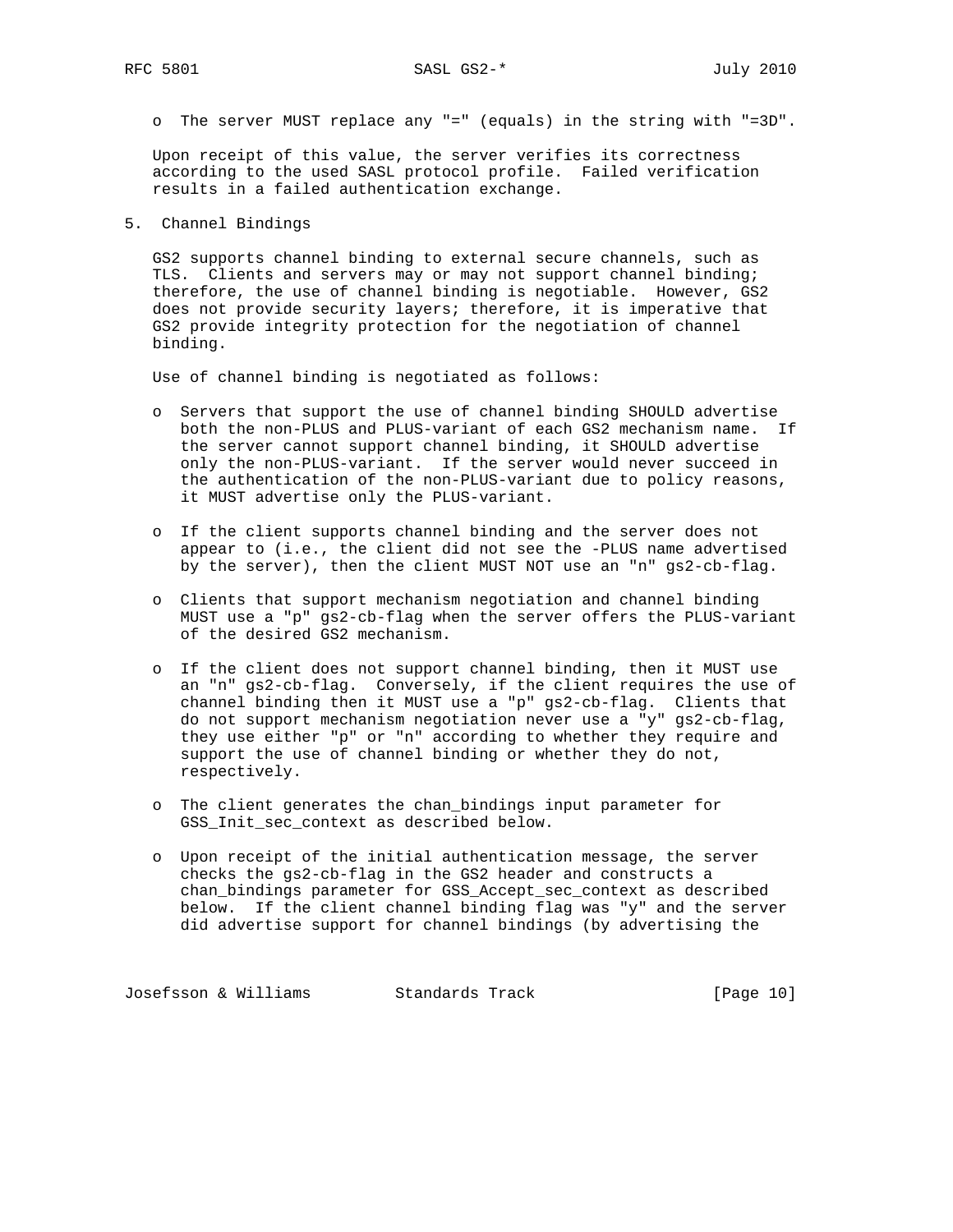PLUS-variant of the mechanism chosen by the client), then the server MUST fail authentication. If the client channel binding flag was "p" and the server does not support the indicated channel binding type, then the server MUST fail authentication.

 o If the client used an "n" gs2-cb-flag and the server requires the use of channel binding, then the server MUST fail authentication.

|              | FLAG CLIENT CB SUPPORT | SERVER CB SUPPORT DISPOSITION |                                                                          |
|--------------|------------------------|-------------------------------|--------------------------------------------------------------------------|
|              |                        |                               |                                                                          |
| n            | no support             | N/A                           | If server disallows<br>non-channel-bound<br>authentication, then<br>fail |
| $\mathbf{y}$ | Yes, not required      | No                            | Authentication may<br>succeed; CB not used                               |
| y.           | Yes, not required      | Yes                           | Authentication must fail                                                 |
| p            | Yes                    | Yes                           | Authentication may<br>succeed, with CB used                              |
| p            | Yes                    | Nο                            | Authentication will fail                                                 |
|              | N/A Yes, required      | No                            | Client does not even try                                                 |

 For more discussion of channel bindings, and the syntax of the channel binding data for various security protocols, see [RFC5056].

#### 5.1. Content of GSS-CHANNEL-BINDINGS Structure

 The calls to GSS\_Init\_sec\_context and GSS\_Accept\_sec\_context take a chan\_bindings parameter. The value is a GSS-CHANNEL-BINDINGS structure [RFC5554].

 The initiator-address-type and acceptor-address-type fields of the GSS-CHANNEL-BINDINGS structure MUST be set to 0. The initiator address and acceptor-address fields MUST be the empty string.

 The application-data field MUST be set to the gs2-header, excluding the initial [gs2-nonstd-flag ","] part, concatenated with, when a gs2-cb-flag of "p" is used, the application's channel binding data.

Josefsson & Williams Standards Track [Page 11]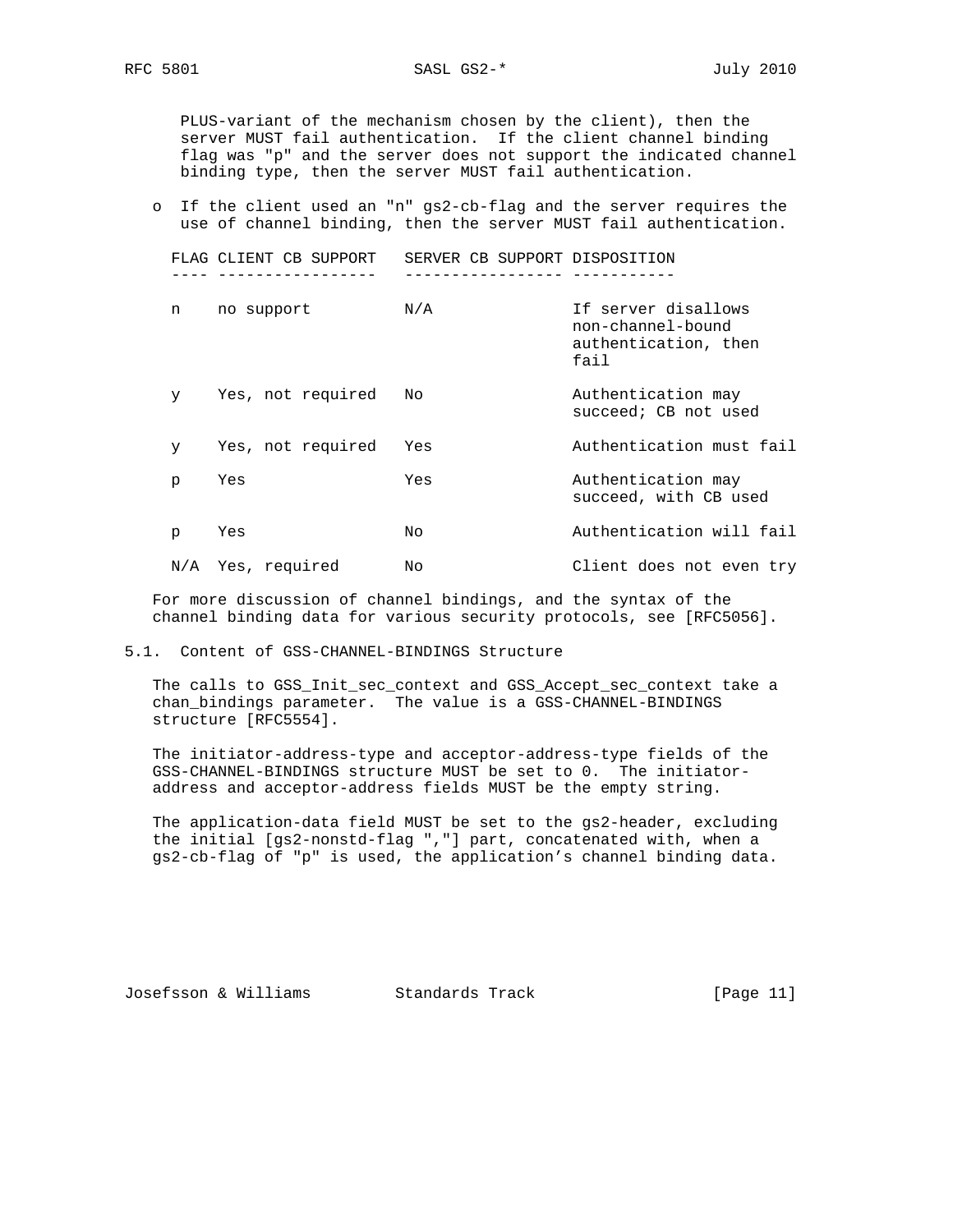# 5.2. Default Channel Binding

 A default channel binding type agreement process for all SASL application protocols that do not provide their own channel binding type agreement is provided as follows.

 'tls-unique' is the default channel binding type for any application that doesn't specify one.

 Servers MUST implement the "tls-unique" [RFC5929] channel binding type, if they implement any channel binding. Clients SHOULD implement the "tls-unique" channel binding type, if they implement any channel binding. Clients and servers SHOULD choose the highest layer/innermost end-to-end TLS channel as the channel to which to bind.

 Servers MUST choose the channel binding type indicated by the client, or fail authentication if they don't support it.

6. Examples

 Example #1: a one round-trip GSS-API context token exchange, no channel binding, optional authzid given.

- C: Request authentication exchange
- S: Empty Challenge
- C: n,a=someuser,<initial context token with standard header removed>
- S: Send reply context token as is
- C: Empty message
- S: Outcome of authentication exchange

 Example #2: a one and one half round-trip GSS-API context token exchange, no channel binding.

- C: Request authentication exchange
- S: Empty Challenge
- C: n,,<initial context token with standard header removed>
- S: Send reply context token as is
- C: Send reply context token as is
- S: Outcome of authentication exchange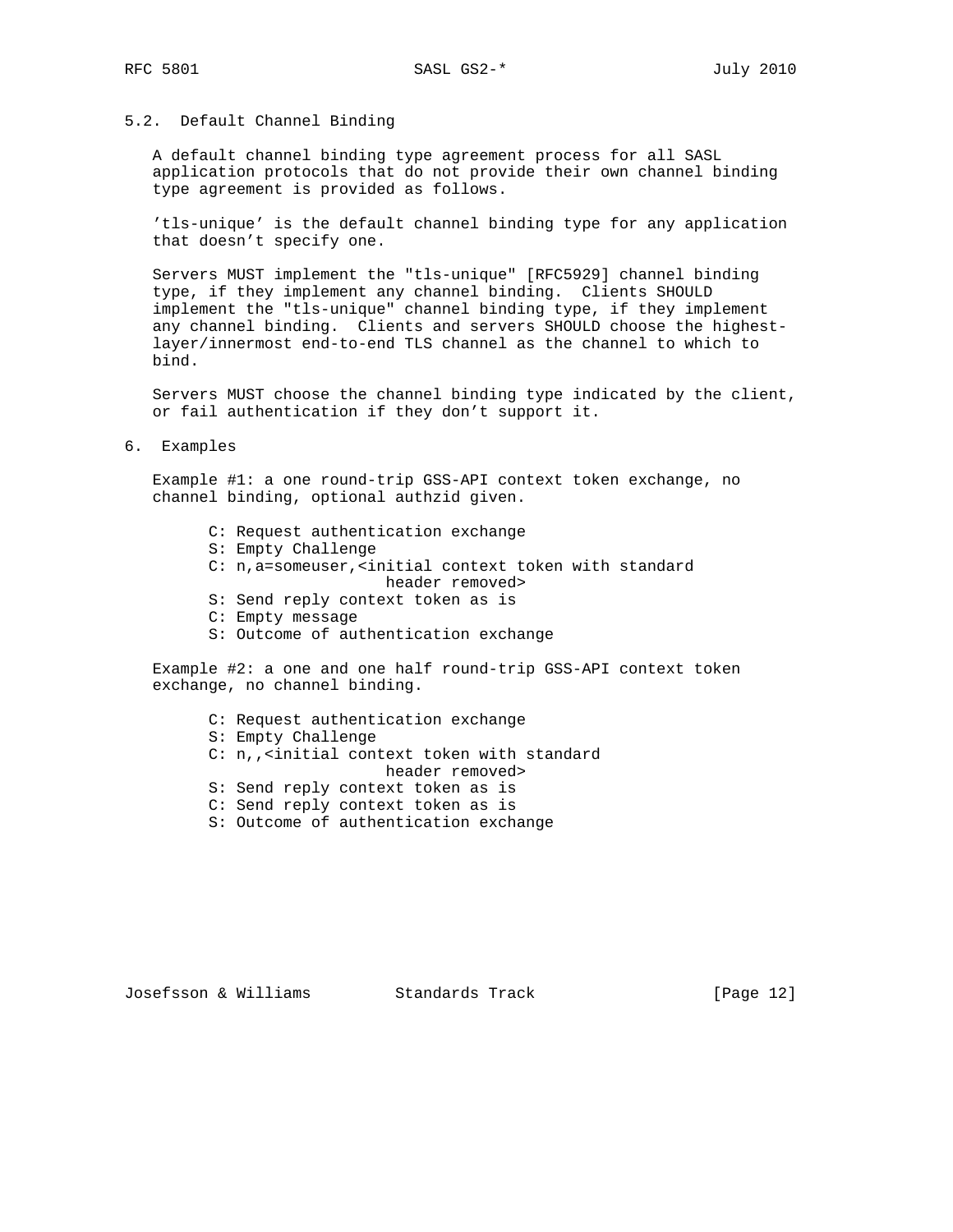Example #3: a two round-trip GSS-API context token exchange, no channel binding, no standard token header. C: Request authentication exchange S: Empty Challenge C: F,n,,<initial context token without standard header> S: Send reply context token as is C: Send reply context token as is S: Send reply context token as is C: Empty message S: Outcome of authentication exchange Example #4: using channel binding, optional authzid given. C: Request authentication exchange S: Empty Challenge C: p=tls-unique,a=someuser,<initial context token with standard header removed> S: Send reply context token as is ... Example #5: using channel binding. C: Request authentication exchange S: Empty Challenge C: p=tls-unique,,<initial context token with standard header removed> S: Send reply context token as is ...

 Example #6: using non-standard channel binding (requires out-of-band negotiation).

 C: Request authentication exchange S: Empty Challenge C: p=tls-server-end-point,,<initial context token with standard header removed> S: Send reply context token as is ...

## Josefsson & Williams Standards Track [Page 13]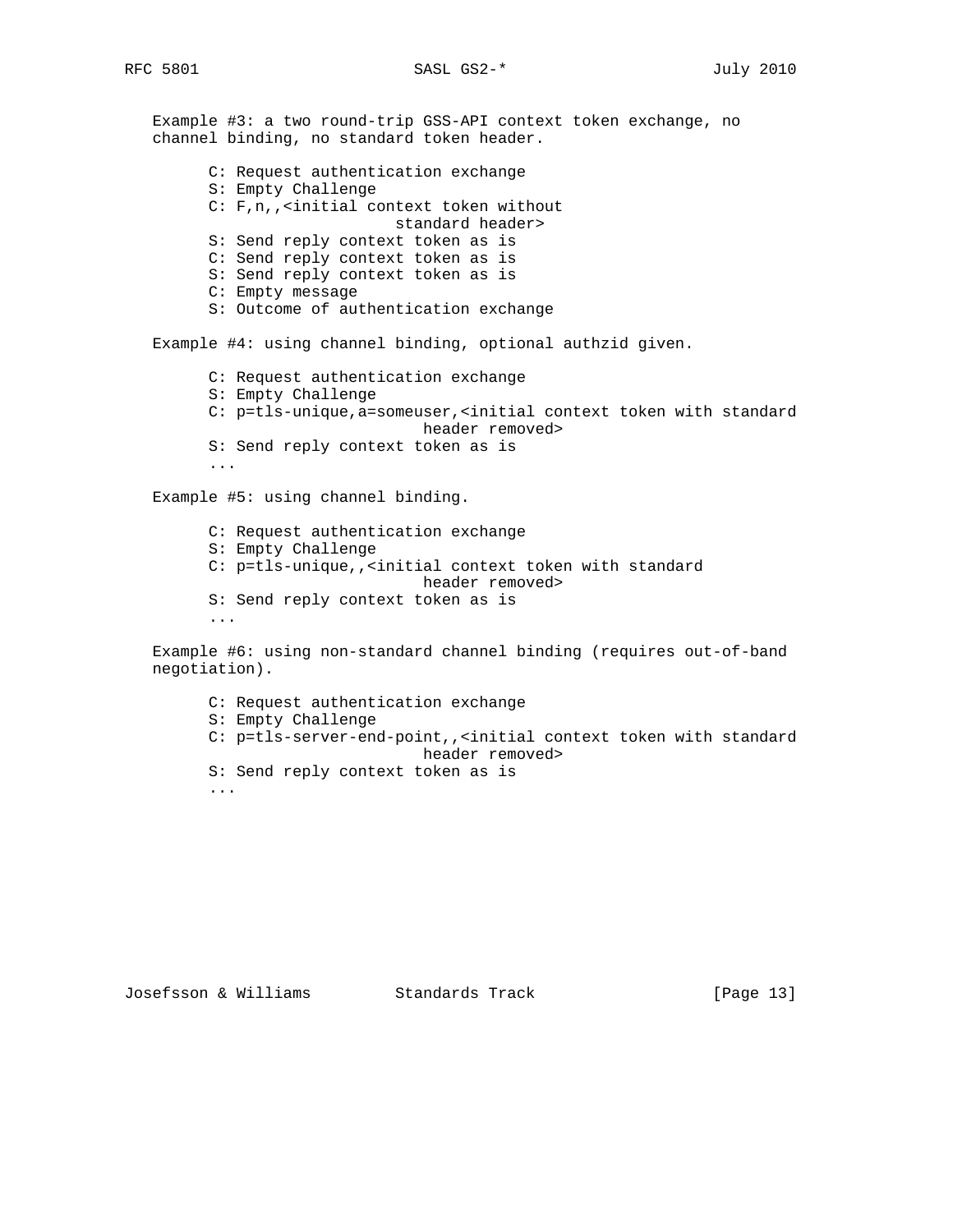RFC 5801 SASL GS2-\* July 2010

 Example #7: client supports channel bindings but server does not, optional authzid given.

 C: Request authentication exchange S: Empty Challenge C: y,a=someuser,<initial context token with standard header removed> S: Send reply context token as is ...

 GSS-API authentication is always initiated by the client. The SASL framework allows either the client or the server to initiate authentication. In GS2, the server will send an initial empty challenge (zero-byte string) if it has not yet received a token from the client. See Section 3 of [RFC4422].

7. Authentication Conditions

 Authentication MUST NOT succeed if any one of the following conditions are true:

- o If GSS\_Init/Accept\_sec\_context returns anything other than GSS\_S\_CONTINUE\_NEEDED or GSS\_S\_COMPLETE.
- o If the client's initial GS2 header does not match the ABNF.
- o In particular, if the initial character of the client message is anything except "F", "p", "n", or "y".
- o If the client's GS2 channel binding flag was "y" and the server supports channel bindings.
- o If the client's GS2 channel binding flag was "p" and the server does not support the indicated channel binding.
- o If the client requires use of channel binding and the server did not advertise support for channel binding.
- o If authorization of client principal (i.e., src\_name in GSS Accept sec context) to requested authzid failed.
- o If the client is not authorized to the requested authzid or an authzid could not be derived from the client's initiator principal name.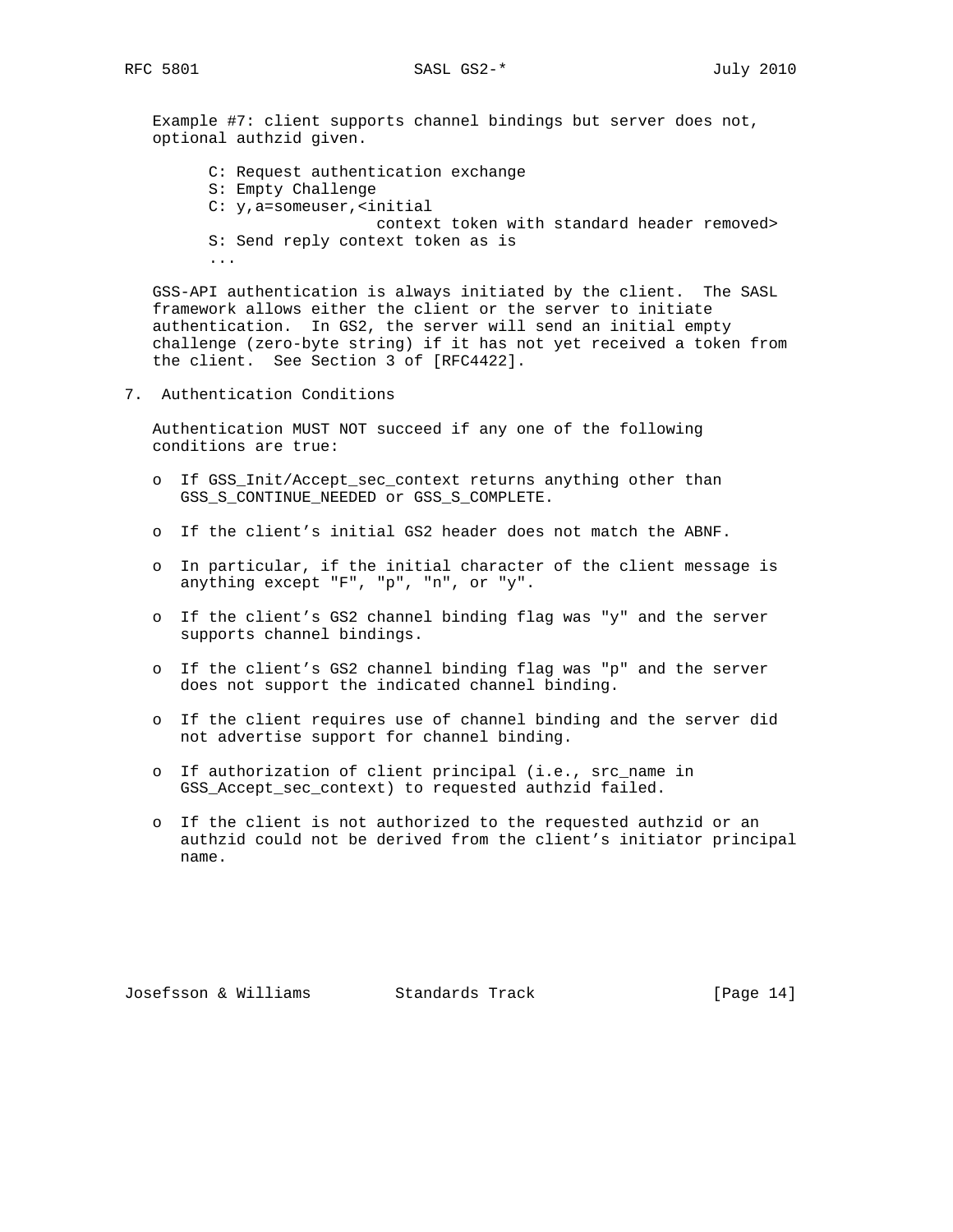# 8. GSS-API Parameters

 GS2 does not use any GSS-API per-message tokens. Therefore, the per message token ret\_flags from GSS\_Init\_sec\_context() and GSS\_Accept\_sec\_context() are irrelevant; implementations SHOULD NOT set the per-message req\_flags.

 The mutual\_req\_flag MUST be set. Clients MUST check that the corresponding ret\_flag is set when the context is fully established, else authentication MUST fail.

 Use or non-use of deleg\_req\_flag and anon\_req\_flag is an implementation-specific detail. SASL and GS2 implementors are encouraged to provide programming interfaces by which clients may choose to delegate credentials and by which servers may receive them. SASL and GS2 implementors are encouraged to provide programming interfaces that provide a good mapping of GSS-API naming options.

#### 9. Naming

 There is no requirement that any particular GSS-API name-types be used. However, typically, SASL servers will have host-based acceptor principal names (see [RFC2743], Section 4.1) and clients will typically have username initiator principal names (see [RFC2743], Section 4.2). When a host-based acceptor principal name is used ("service@hostname"), "service" is the service name specified in the protocol's profile and "hostname" is the fully qualified host name of the server.

10. GSS\_Inquire\_SASLname\_for\_mech Call

 We specify a new GSS-API utility function to allow SASL implementations to more efficiently identify the GSS-API mechanism to which a particular SASL mechanism name refers.

Inputs:

o desired\_mech OBJECT IDENTIFIER

Outputs:

- o major\_status INTEGER
- o minor\_status INTEGER
- o sasl\_mech\_name UTF-8 STRING -- SASL name for this mechanism; caller must release with GSS\_Release\_buffer()

Josefsson & Williams Standards Track [Page 15]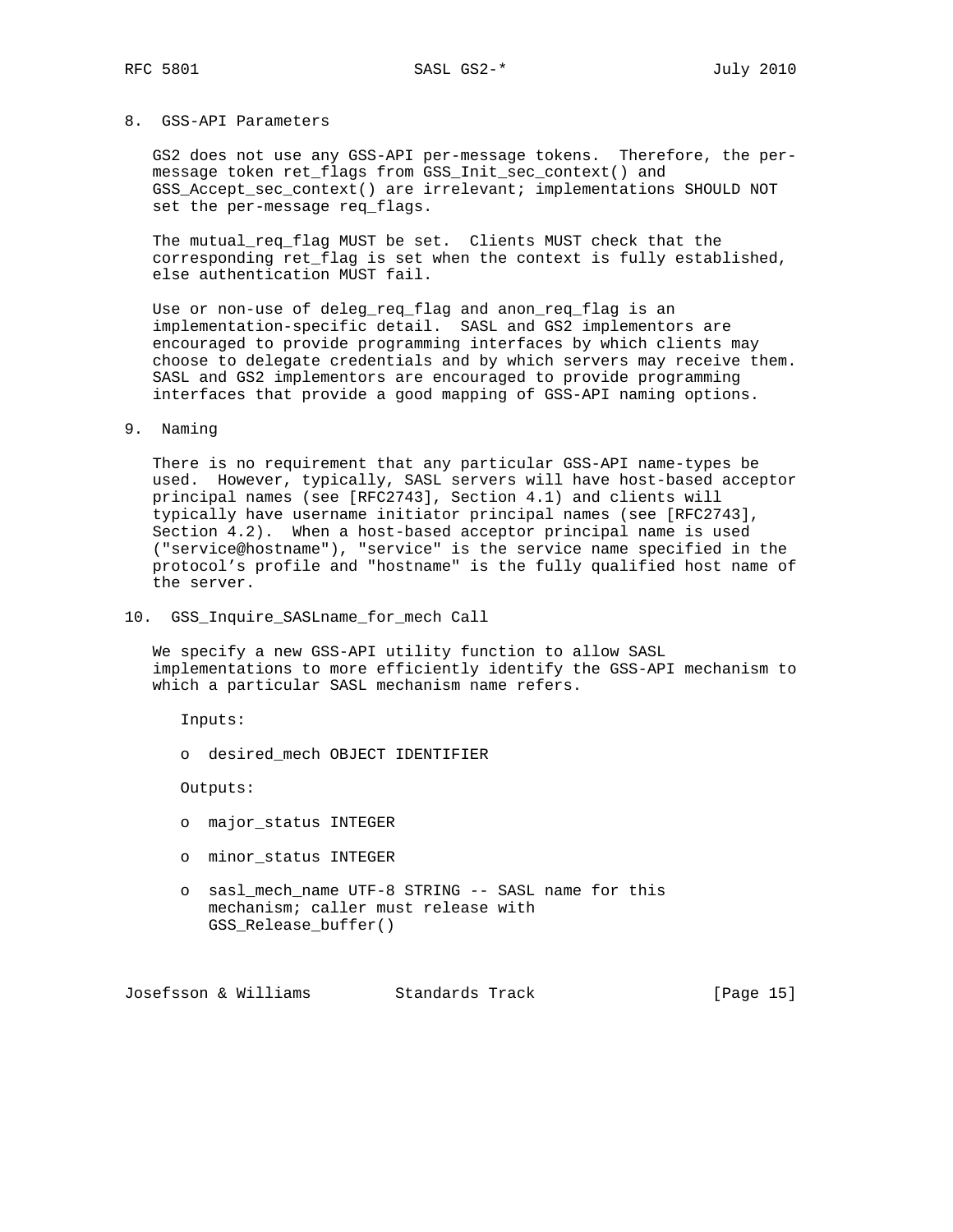- o mech\_name UTF-8 STRING -- name of this mechanism, possibly localized; caller must release with GSS\_Release\_buffer()
- o mech\_description UTF-8 STRING -- possibly localized description of this mechanism; caller must release with GSS\_Release\_buffer()

Return major\_status codes:

- o GSS\_S\_COMPLETE indicates successful completion, and that output parameters holds correct information.
- o GSS\_S\_BAD\_MECH indicates that a desired\_mech was unsupported by the GSS-API implementation.
- o GSS\_S\_FAILURE indicates that the operation failed for reasons unspecified at the GSS-API level.

 The GSS\_Inquire\_SASLname\_for\_mech call is used to get the SASL mechanism name for a GSS-API mechanism. It also returns a name and description of the mechanism in user-friendly form.

 The output variable sasl\_mech\_name will hold the IANA registered mechanism name for the GSS-API mechanism, or if none is registered, a mechanism name computed from the OID as described in Section 3.1 of this document.

10.1. gss\_inquire\_saslname\_for\_mech

 The C binding for the GSS\_Inquire\_SASLname\_for\_mech call is as follows.

 As mentioned in [RFC2744], routines may return GSS\_S\_FAILURE, indicating an implementation-specific or mechanism-specific error condition, further details of which are reported via the minor\_status parameter.

Josefsson & Williams Standards Track [Page 16]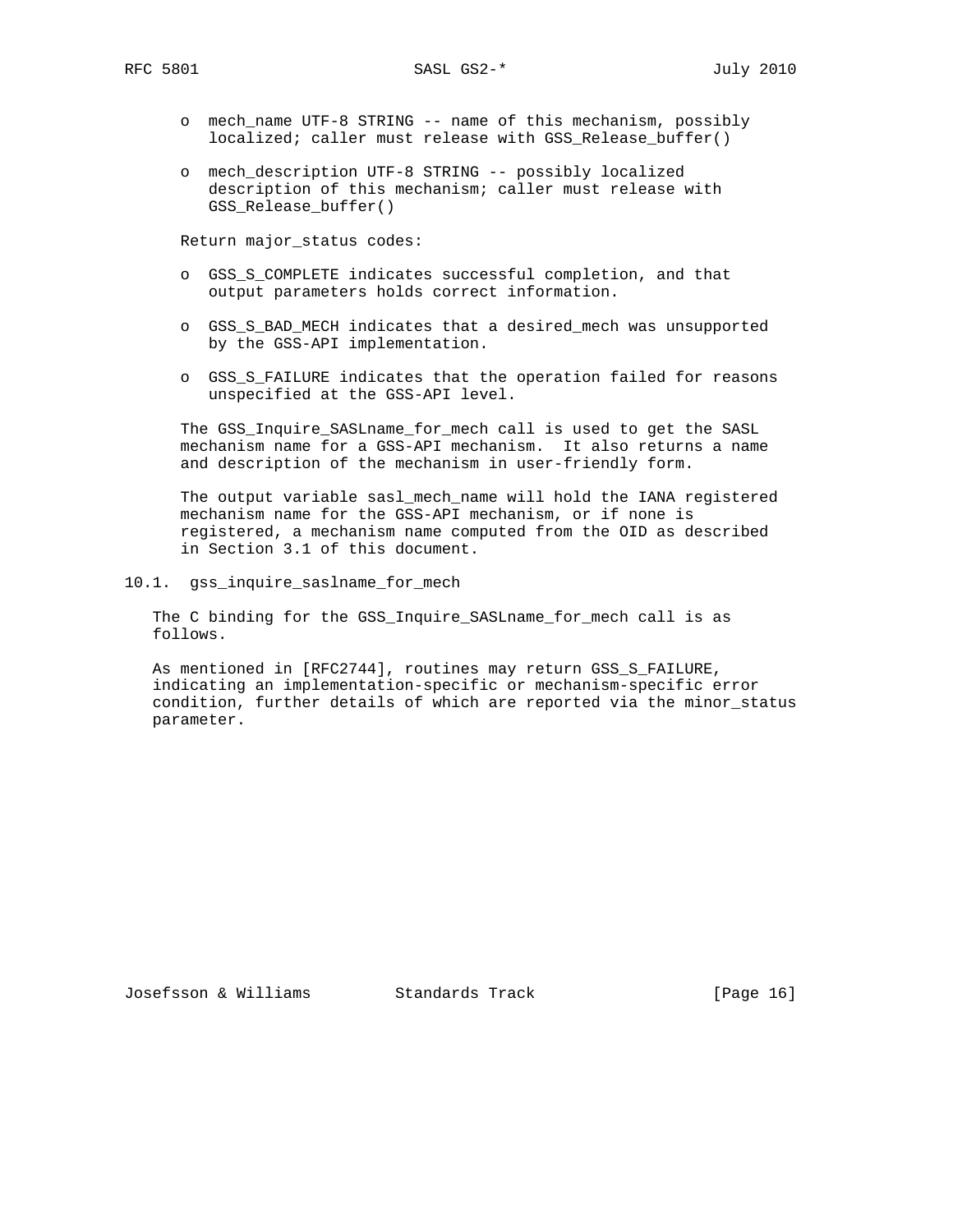```
 OM_uint32 gss_inquire_saslname_for_mech(
   OM_uint32 *minor_status,
   const gss_OID desired_mech,
   gss_buffer_t sasl_mech_name,
   gss_buffer_t mech_name,
   gss_buffer_t mech_description
 );
 Purpose:
 Output the SASL mechanism name of a GSS-API mechanism.
 It also returns a name and description of the mechanism in a
 user-friendly form.
 Parameters:
 minor_status Integer, modify
                   Mechanism-specific status code.
 desired_mech OID, read
                   Identifies the GSS-API mechanism to query.
 sasl_mech_name buffer, character-string, modify, optional
                   Buffer to receive SASL mechanism name.
                   The application must free storage associated
                   with this name after use with a call to
                   gss_release_buffer().
 mech_name buffer, character-string, modify, optional
                   Buffer to receive human-readable mechanism name.
                   The application must free storage associated
                   with this name after use with a call to
                   gss_release_buffer().
 mech_description buffer, character-string, modify, optional
                   Buffer to receive description of mechanism.
                   The application must free storage associated
                   with this name after use with a call to
                   gss_release_buffer().
 Function value: GSS status code:
 GSS_S_COMPLETE Successful completion.
 GSS_S_BAD_MECH The desired_mech OID is unsupported.
```

| Josefsson & Williams |  |  | Standards Track |  | [Page 17] |  |  |
|----------------------|--|--|-----------------|--|-----------|--|--|
|----------------------|--|--|-----------------|--|-----------|--|--|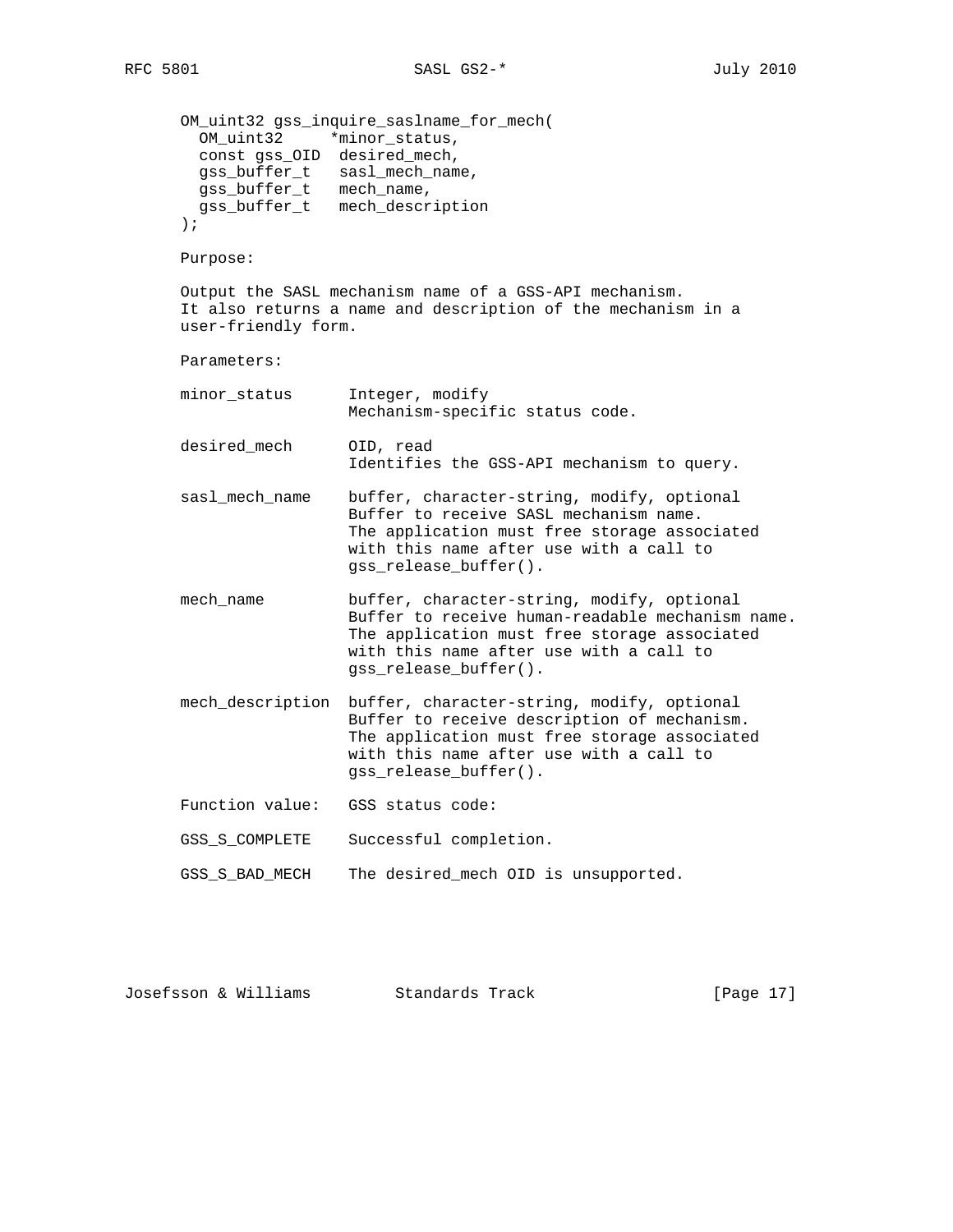11. GSS\_Inquire\_mech\_for\_SASLname Call

 To allow SASL clients to more efficiently identify to which GSS-API mechanism a particular SASL mechanism name refers, we specify a new GSS-API utility function for this purpose.

Inputs:

o sasl\_mech\_name UTF-8 STRING -- SASL name of mechanism.

Outputs:

- o major\_status INTEGER
- o minor\_status INTEGER
- o mech\_type OBJECT IDENTIFIER -- must be explicit mechanism, and not "default" specifier. Caller should treat as read-only and should not attempt to release.

Return major\_status codes:

- o GSS\_S\_COMPLETE indicates successful completion, and that output parameters holds correct information.
- o GSS\_S\_BAD\_MECH indicates that no supported GSS-API mechanism had the indicated sasl\_mech\_name.
- o GSS\_S\_FAILURE indicates that the operation failed for reasons unspecified at the GSS-API level.

 The GSS\_Inquire\_mech\_for\_SASLname call is used to get the GSS-API mechanism OID associated with a SASL mechanism name.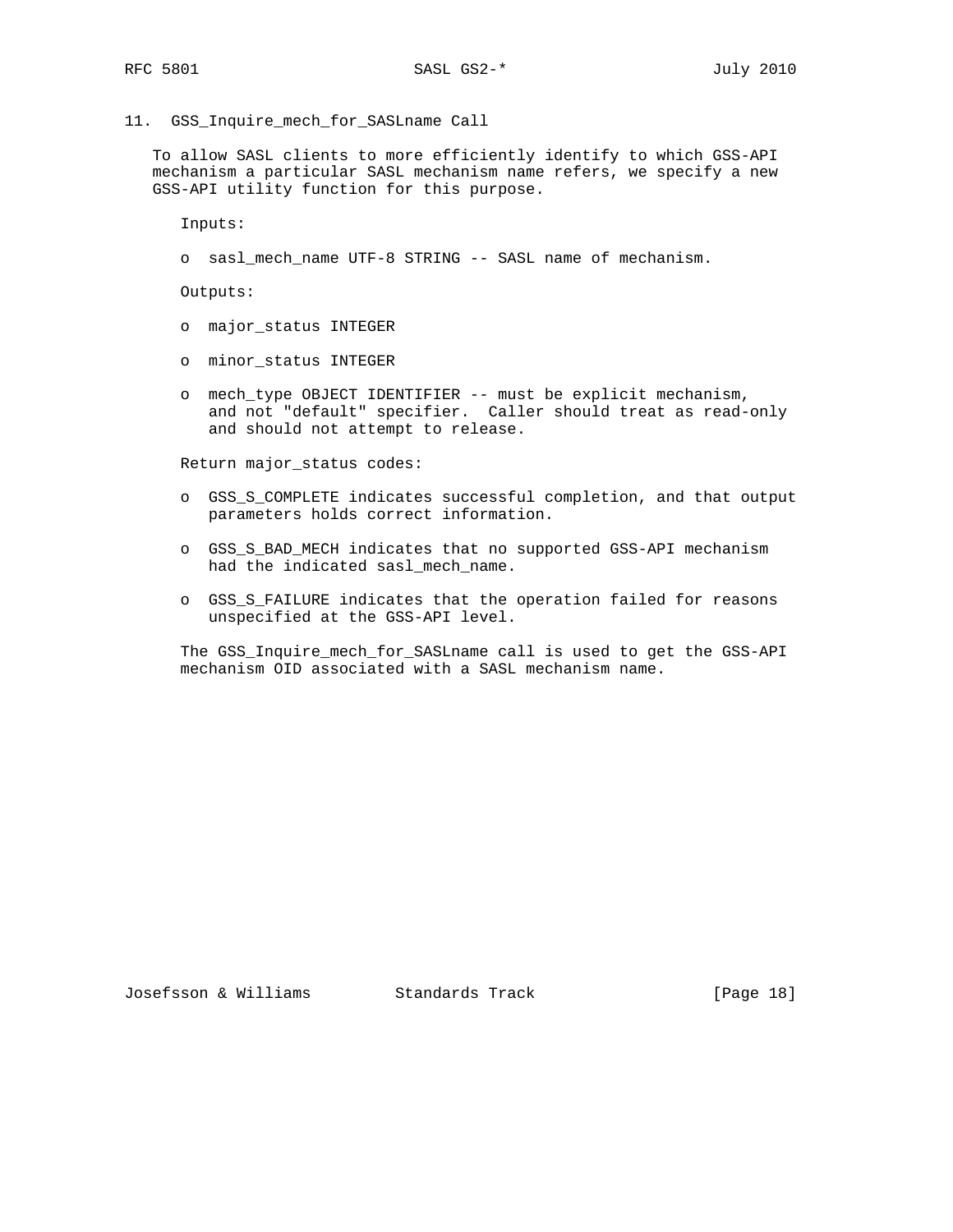11.1. gss\_inquire\_mech\_for\_saslname

```
 The C binding for the GSS_Inquire_mech_for_SASLname call is as
 follows.
```
As mentioned in [RFC2744], routines may return GSS\_S\_FAILURE, indicating an implementation-specific or mechanism-specific error condition, further details of which are reported via the minor\_status parameter.

```
 OM_uint32 gss_inquire_mech_for_saslname(
      OM_uint32 *minor_status,
 const gss_buffer_t sasl_mech_name,
gss_OID *mech_type
    );
```
Purpose:

 Output GSS-API mechanism OID of mechanism associated with given sasl\_mech\_name.

Parameters:

- minor\_status Integer, modify Mechanism-specific status code.
- sasl\_mech\_name buffer, character-string, read Buffer with SASL mechanism name.
- mech\_type 0ID, modify, optional Actual mechanism used. The OID returned via this parameter will be a pointer to static storage that should be treated as read-only. In particular, the application should not attempt to free it. Specify NULL if not required.
- Function value: GSS status code:
- GSS\_S\_COMPLETE Successful completion.
- GSS\_S\_BAD\_MECH There is no GSS-API mechanism known as sasl\_mech\_name.

| Josefsson & Williams | Standards Track | [Page 19] |
|----------------------|-----------------|-----------|
|----------------------|-----------------|-----------|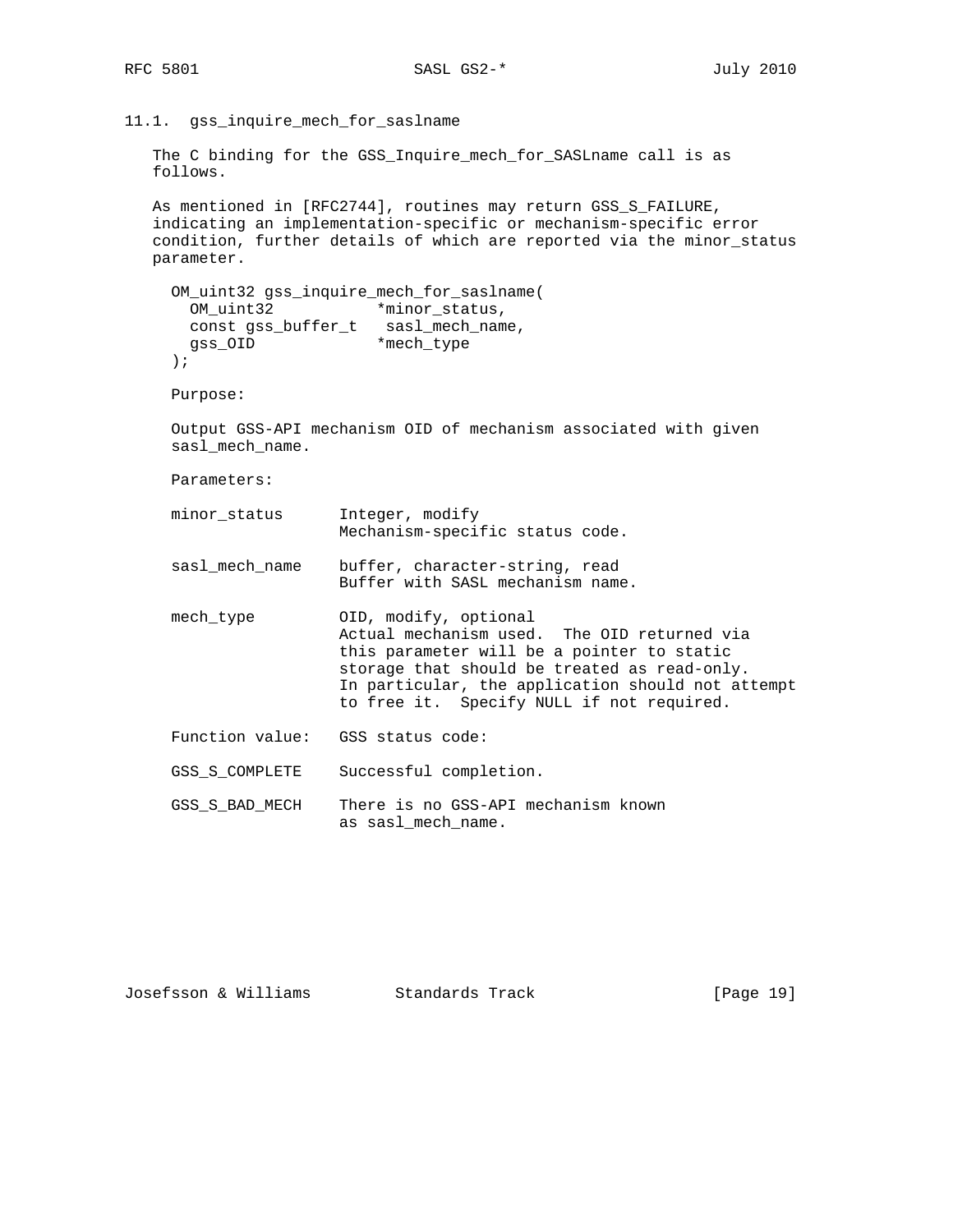### 12. Security Layers

 GS2 does not support SASL security layers. Applications that need integrity or confidentiality protection can use either channel binding to a secure external channel or another SASL mechanism that does provide security layers.

#### 13. Interoperability with the SASL GSSAPI Mechanism

 The Kerberos V5 GSS-API [RFC1964] mechanism is currently used in SASL under the name GSSAPI, see [RFC4752]. The Kerberos V5 mechanism may also be used with the GS2 family. This causes an interoperability problem, which is discussed and resolved below.

13.1. The Interoperability Problem

 The SASL "GSSAPI" mechanism is not wire compatible with the Kerberos V GSS-API mechanism used as a SASL GS2 mechanism.

 If a client (or server) only support Kerberos V5 under the "GSSAPI" name, and the server (or client) only support Kerberos V5 under the GS2 family, the mechanism negotiation will fail.

13.2. Resolving the Problem

 If the Kerberos V5 mechanism is supported under GS2 in a server, the server SHOULD also support Kerberos V5 through the "GSSAPI" mechanism, to avoid interoperability problems with older clients.

 Reasons for violating this recommendation may include security considerations regarding the absent features in the GS2 mechanism. The SASL "GSSAPI" mechanism lacks support for channel bindings, which means that using an external secure channel may not be sufficient protection against active attackers (see [RFC5056] and [MITM]).

13.3. Additional Recommendations

 If the application requires SASL security layers, then it MUST use the SASL "GSSAPI" mechanism [RFC4752] instead of "GS2-KRB5" or "GS2- KRB5-PLUS".

 If the application can use channel binding to an external channel, then it is RECOMMENDED that it select Kerberos V5 through the GS2 mechanism rather than the "GSSAPI" mechanism.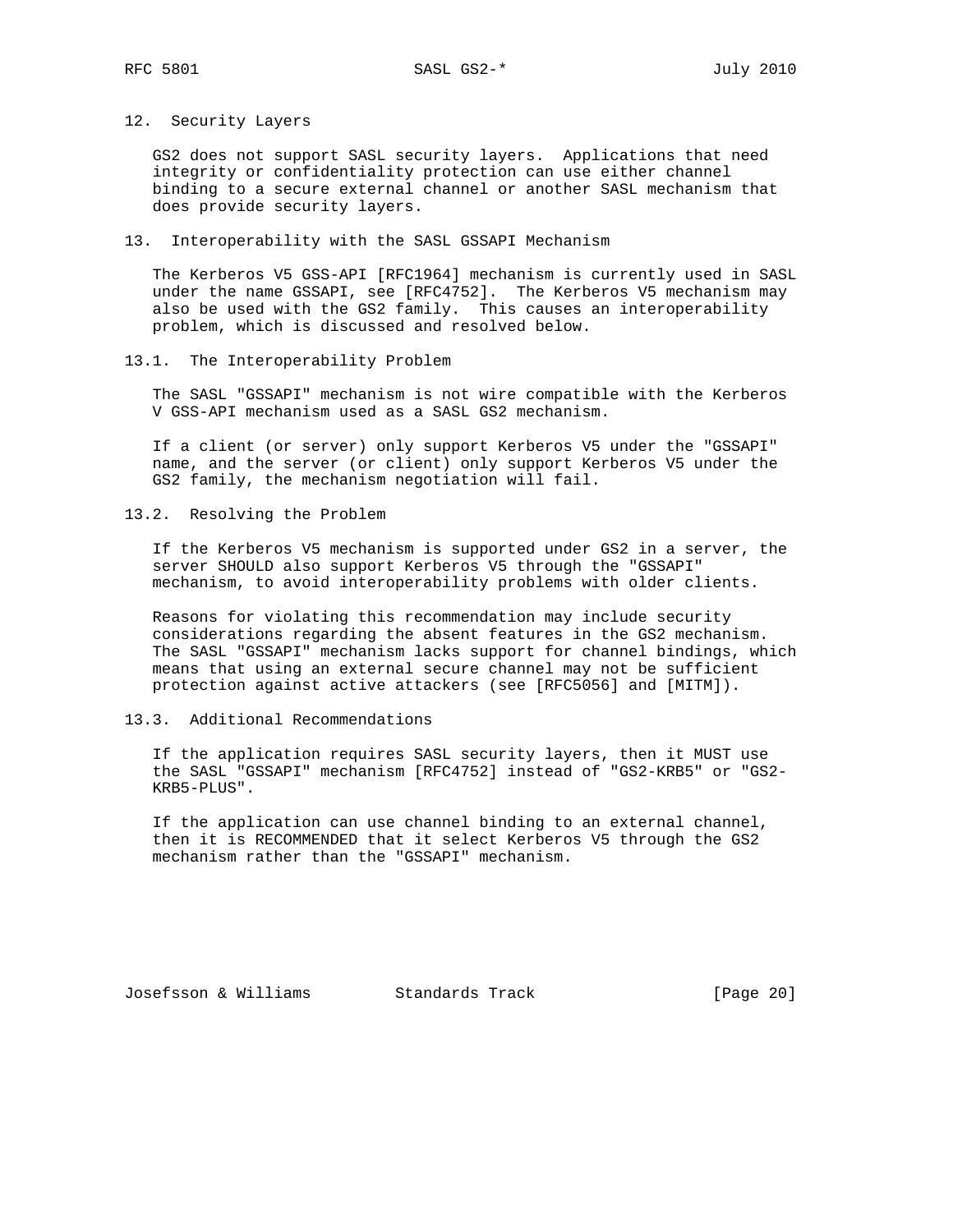14. GSS-API Mechanisms That Negotiate Other Mechanisms

 A GSS-API mechanism that negotiates other mechanisms will interact badly with the SASL mechanism negotiation. There are two problems. The first is an interoperability problem and the second is a security concern. The problems are described and resolved below.

14.1. The Interoperability Problem

 If a client implements GSS-API mechanism X, potentially negotiated through a GSS-API mechanism Y, and the server also implements GSS-API mechanism X negotiated through a GSS-API mechanism Z, the authentication negotiation will fail.

14.2. Security Problem

 If a client's policy is to first prefer GSSAPI mechanism X, then non- GSSAPI mechanism Y, then GSSAPI mechanism Z, and if a server supports mechanisms Y and Z but not X, then if the client attempts to negotiate mechanism X by using a GSS-API mechanism that negotiates other mechanisms (such as Simple and Protected GSS-API Negotiation (SPNEGO) [RFC4178]), it may end up using mechanism Z when it ideally should have used mechanism Y. For this reason, the use of GSS-API mechanisms that negotiate other mechanisms is disallowed under GS2.

14.3. Resolving the Problems

 GSS-API mechanisms that negotiate other mechanisms MUST NOT be used with the GS2 SASL mechanism. Specifically, SPNEGO [RFC4178] MUST NOT be used as a GS2 mechanism. To make this easier for SASL implementations, we assign a symbolic SASL mechanism name to the SPNEGO GSS-API mechanism, "SPNEGO". SASL client implementations MUST NOT choose the SPNEGO mechanism under any circumstances.

 The GSS\_C\_MA\_MECH\_NEGO attribute of GSS\_Inquire\_attrs\_for\_mech [RFC5587] can be used to identify such mechanisms.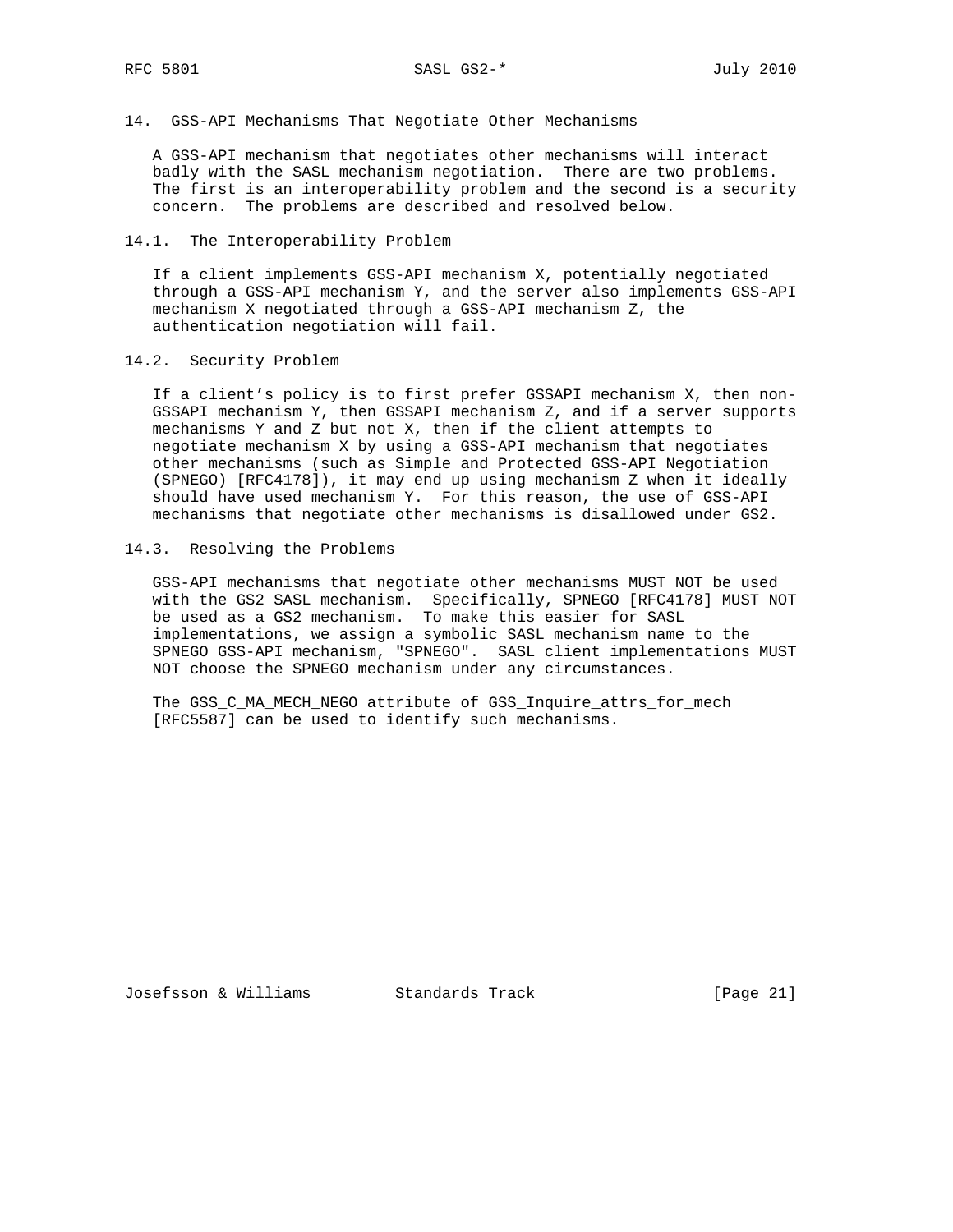# 15. IANA Considerations

 The IANA has registered a SASL mechanism family as per [RFC4422] using the following information.

 Subject: Registration of SASL mechanism family GS2-\* SASL mechanism prefix: GS2- Security considerations: RFC 5801 Published specification: RFC 5801 Person & email address to contact for further information: Simon Josefsson <simon@josefsson.org> Intended usage: COMMON Owner/Change controller: iesg@ietf.org Note: Compare with the GSSAPI and GSS-SPNEGO mechanisms.

 The IANA is advised that SASL mechanism names starting with "GS2-" are reserved for SASL mechanisms that conform to this document. The IANA has placed a statement to that effect in the SASL Mechanisms registry.

 The IANA is further advised that GS2 SASL mechanism names MUST NOT end in "-PLUS" except as a version of another mechanism name simply suffixed with "-PLUS".

 The SASL names for the Kerberos V5 GSS-API mechanism [RFC4121] [RFC1964] used via GS2 SHALL be "GS2-KRB5" and "GS2-KRB5-PLUS".

 The SASL names for the SPNEGO GSS-API mechanism used via GS2 SHALL be "SPNEGO" and "SPNEGO-PLUS". As described in Section 14, the SASL "SPNEGO" and "SPNEGO-PLUS" MUST NOT be used. These names are provided as a convenience for SASL library implementors.

16. Security Considerations

Security issues are also discussed throughout this memo.

 The security provided by a GS2 mechanism depends on the security of the GSS-API mechanism. The GS2 mechanism family depends on channel binding support, so GSS-API mechanisms that do not support channel binding cannot be successfully used as SASL mechanisms via the GS2 bridge.

 Because GS2 does not support security layers, it is strongly RECOMMENDED that channel binding to a secure external channel be used. Successful channel binding eliminates the possibility of man in-the-middle (MITM) attacks, provided that the external channel and its channel binding data are secure and that the GSS-API mechanism used is secure. Authentication failure because of channel binding

Josefsson & Williams Standards Track [Page 22]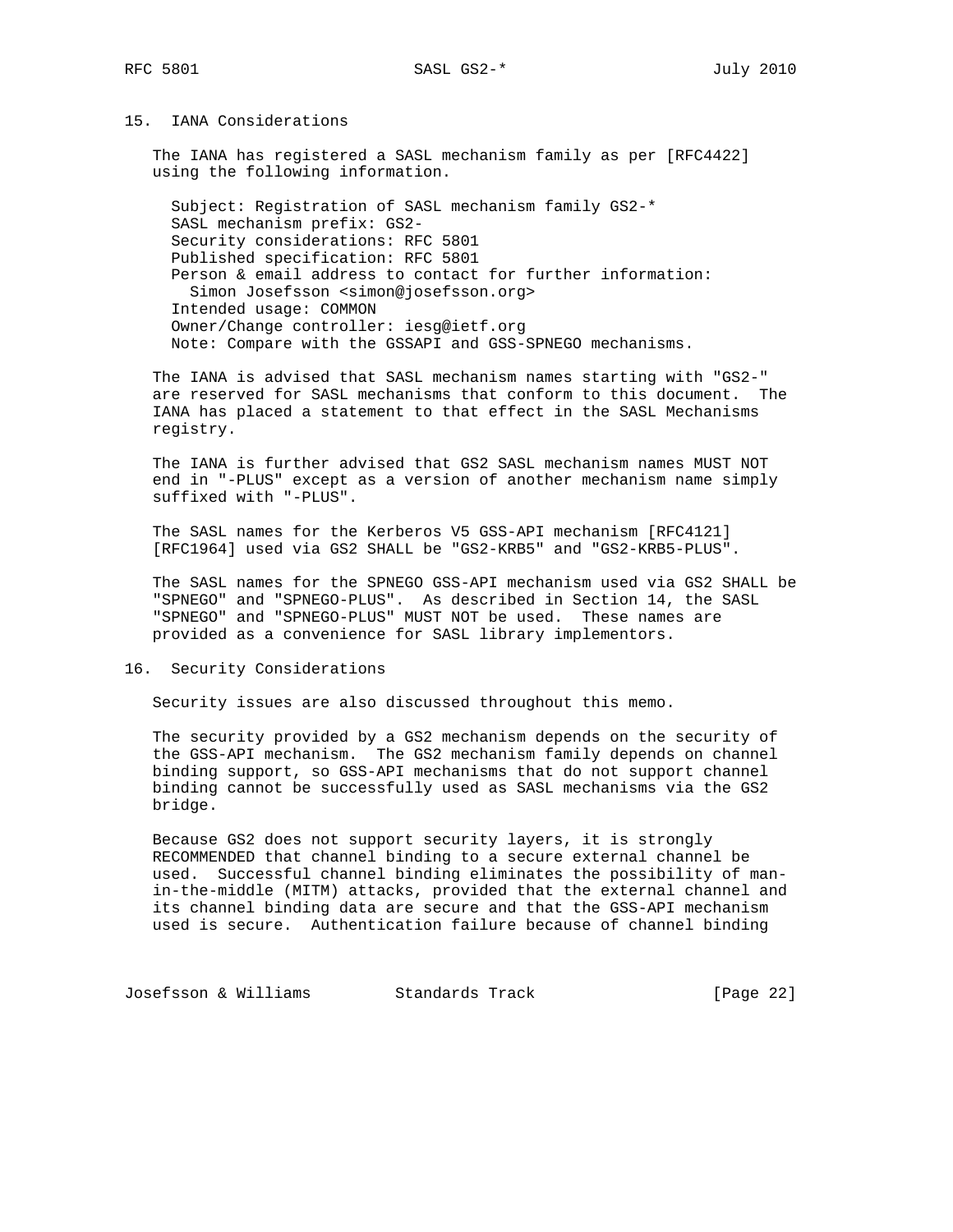failure may indicate that an MITM attack was attempted, but note that a real MITM attacker would likely attempt to close the connection to the client or simulate network partition; thus, MITM attack detection is heuristic.

 Use of channel binding will also protect the SASL mechanism negotiation -- if there is no MITM, then the external secure channel will have protected the SASL mechanism negotiation.

 The channel binding data MAY be sent (by the actual GSS-API mechanism used) without confidentiality protection and knowledge of it is assumed to provide no advantage to an MITM (who can, in any case, compute the channel binding data independently). If the external channel does not provide confidentiality protection and the GSS-API mechanism does not provide confidentiality protection for the channel binding data, then passive attackers (eavesdroppers) can recover the channel binding data, see [RFC5056].

 When constructing the input\_name\_string for GSS\_Import\_name with the GSS\_C\_NT\_HOSTBASED\_SERVICE name type, the client SHOULD NOT canonicalize the server's fully qualified domain name using an insecure or untrusted directory service, such as the Domain Name System [RFC1034] without DNS Security (DNSSEC) [RFC4033].

 SHA-1 is used to derive SASL mechanism names, but no traditional cryptographic properties are required -- the required property is that the truncated output for distinct inputs are different for practical input values. GS2 does not use any other cryptographic algorithm. Therefore, GS2 is "algorithm agile", or, as agile as the GSS-API mechanisms that are available for use in SASL applications via GS2.

 GS2 does not protect against downgrade attacks of channel binding types. Negotiation of channel binding type was intentionally left out of scope for this document.

 The security considerations of SASL [RFC4422], the GSS-API [RFC2743], channel binding [RFC5056], any external channels (such as TLS, [RFC5246], channel binding types (see the IANA channel binding type registry), and GSS-API mechanisms (such as the Kerberos V5 mechanism [RFC4121] [RFC1964]), also apply.

Josefsson & Williams Standards Track [Page 23]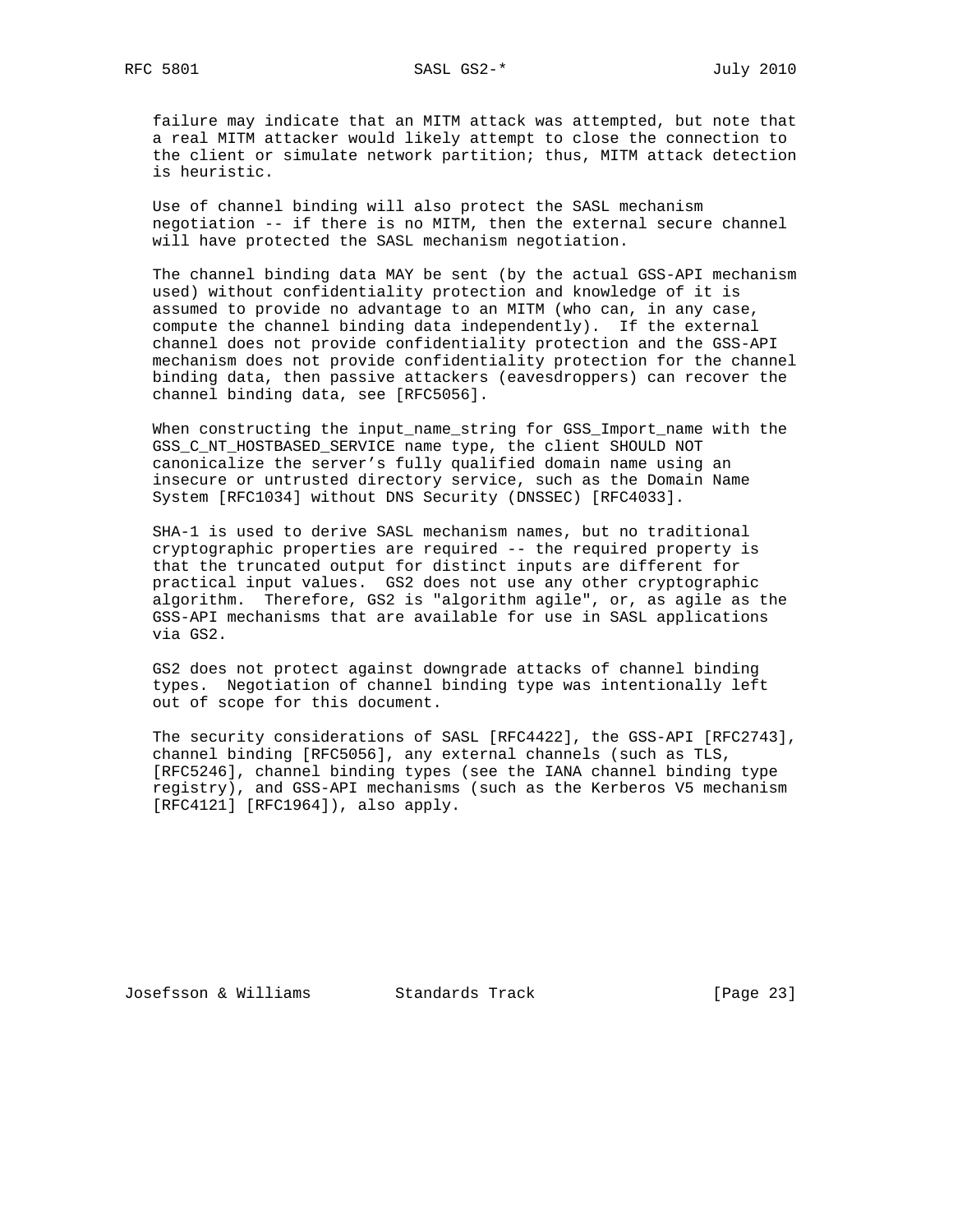17. Acknowledgements

 The history of GS2 can be traced to the "GSSAPI" mechanism originally specified by RFC 2222. This document was derived from [SASL-GSSAPI], which was prepared by Alexey Melnikov with significant contributions from John G. Myers, although the majority of this document has been rewritten by the current authors.

 Contributions of many members of the SASL mailing list are gratefully acknowledged. In particular, ideas and feedback from Pasi Eronen, Sam Hartman, Jeffrey Hutzelman, Alexey Melnikov, and Tom Yu improved the document and the protocol. Other suggestions to the documents were made by Spencer Dawkins, Ralph Droms, Adrian Farrel, Robert Sparks, and Glen Zorn.

- 18. References
- 18.1. Normative References

[FIPS.180-1.1995]

 National Institute of Standards and Technology, "Secure Hash Standard", FIPS PUB 180-1, April 1995, <http://www.itl.nist.gov/fipspubs/fip180-1.htm>.

- [RFC2119] Bradner, S., "Key words for use in RFCs to Indicate Requirement Levels", BCP 14, RFC 2119, March 1997.
- [RFC2743] Linn, J., "Generic Security Service Application Program Interface Version 2, Update 1", RFC 2743, January 2000.
- [RFC3629] Yergeau, F., "UTF-8, a transformation format of ISO 10646", STD 63, RFC 3629, November 2003.
- [RFC4422] Melnikov, A. and K. Zeilenga, "Simple Authentication and Security Layer (SASL)", RFC 4422, June 2006.
- [RFC4648] Josefsson, S., "The Base16, Base32, and Base64 Data Encodings", RFC 4648, October 2006.
- [RFC5056] Williams, N., "On the Use of Channel Bindings to Secure Channels", RFC 5056, November 2007.
- [RFC5234] Crocker, D. and P. Overell, "Augmented BNF for Syntax Specifications: ABNF", STD 68, RFC 5234, January 2008.

Josefsson & Williams Standards Track [Page 24]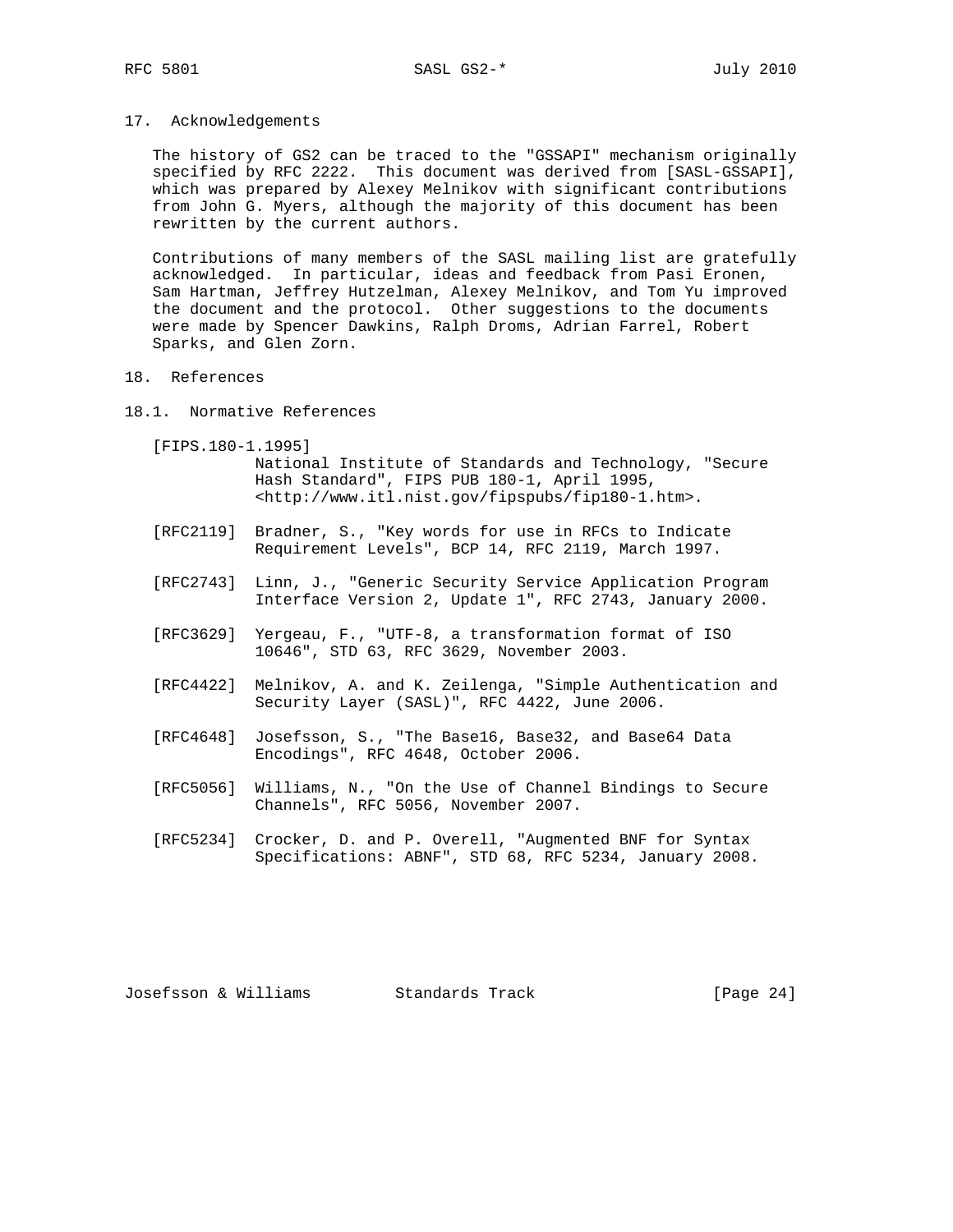[RFC5554] Williams, N., "Clarifications and Extensions to the Generic Security Service Application Program Interface (GSS-API) for the Use of Channel Bindings", RFC 5554, May 2009.

[CCITT.X690.2002]

 International Telephone and Telegraph Consultative Committee, "ASN.1 encoding rules: Specification of basic encoding Rules (BER), Canonical encoding rules (CER) and Distinguished encoding rules (DER)", CCITT Recommendation X.690, July 2002.

- [RFC5929] Altman, J., Williams, N., and L. Zhu, "Channel Bindings for TLS", RFC 5929, July 2010.
- 18.2. Informative References
	- [RFC1034] Mockapetris, P., "Domain names concepts and facilities", STD 13, RFC 1034, November 1987.
	- [RFC1964] Linn, J., "The Kerberos Version 5 GSS-API Mechanism", RFC 1964, June 1996.
	- [RFC2025] Adams, C., "The Simple Public-Key GSS-API Mechanism (SPKM)", RFC 2025, October 1996.
	- [RFC2222] Myers, J., "Simple Authentication and Security Layer (SASL)", RFC 2222, October 1997.
	- [RFC2744] Wray, J., "Generic Security Service API Version 2 : C-bindings", RFC 2744, January 2000.
	- [RFC4033] Arends, R., Austein, R., Larson, M., Massey, D., and S. Rose, "DNS Security Introduction and Requirements", RFC 4033, March 2005.
	- [RFC4121] Zhu, L., Jaganathan, K., and S. Hartman, "The Kerberos Version 5 Generic Security Service Application Program Interface (GSS-API) Mechanism: Version 2", RFC 4121, July 2005.
	- [RFC4178] Zhu, L., Leach, P., Jaganathan, K., and W. Ingersoll, "The Simple and Protected Generic Security Service Application Program Interface (GSS-API) Negotiation Mechanism", RFC 4178, October 2005.

Josefsson & Williams Standards Track [Page 25]